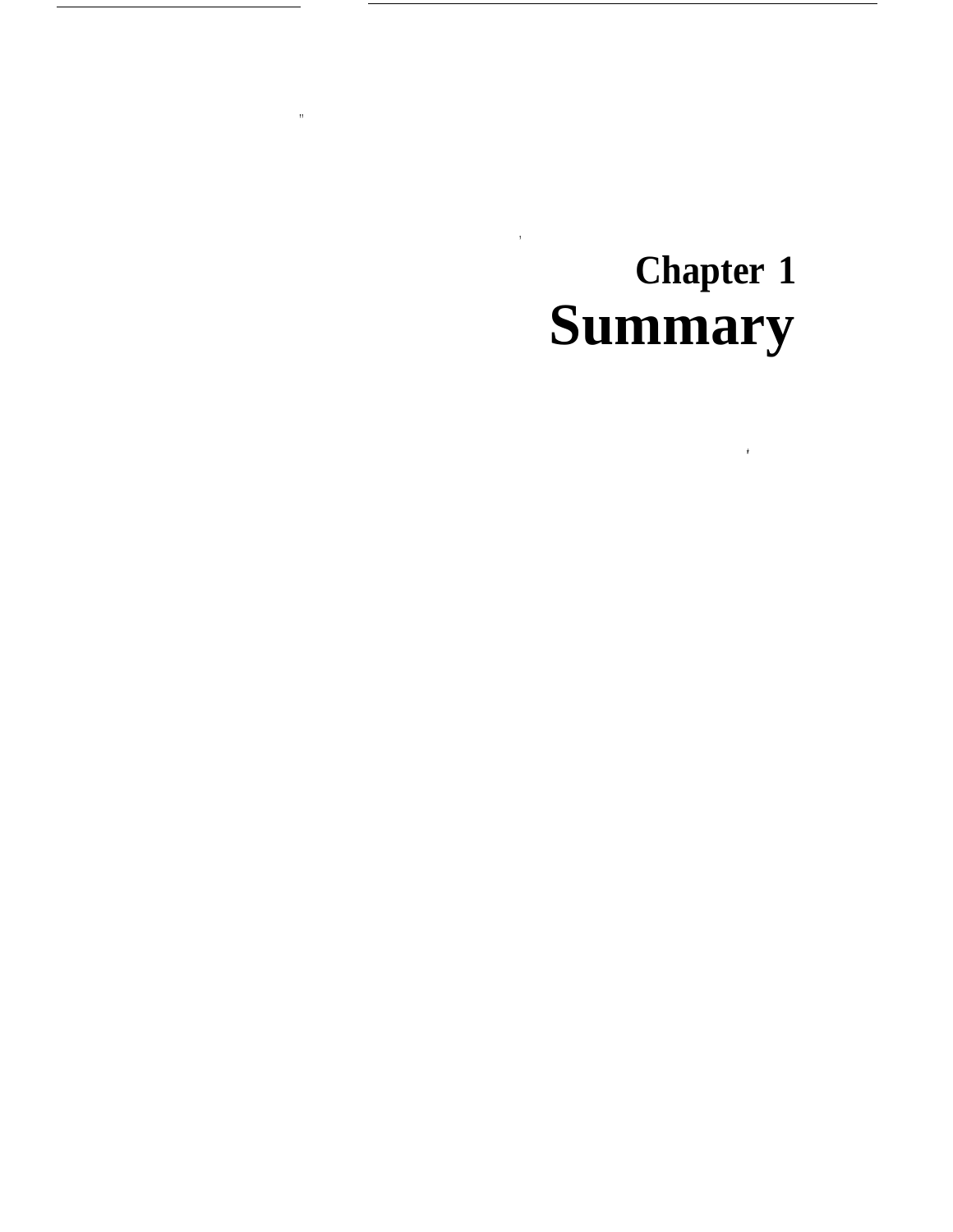### **Contents**

|                                                      | Page<br>3                                            |
|------------------------------------------------------|------------------------------------------------------|
|                                                      | $\overline{3}$<br>$\overline{5}$<br>$\boldsymbol{6}$ |
|                                                      | 8                                                    |
|                                                      | 8                                                    |
| Future Trends in Computer-Based Information Systems. | $\boldsymbol{9}$                                     |
| The Computer-Based Information Society,              | 12                                                   |
|                                                      | 13                                                   |
| Information Policy, Law, and Regulation              | 13                                                   |
|                                                      | 14                                                   |
|                                                      | 15                                                   |
|                                                      | 16                                                   |
|                                                      | 16                                                   |
|                                                      | 16                                                   |
|                                                      | 16                                                   |
|                                                      | 18                                                   |
|                                                      | 19                                                   |
|                                                      | 20                                                   |
| Society's Dependence on Information Systems          | 21                                                   |
|                                                      | 22                                                   |
|                                                      | 24                                                   |
|                                                      | 24                                                   |

### TABLE

| TableNo. |  | Page |
|----------|--|------|
|          |  |      |

#### LIST OF FIGURES

| FigureNo.                                                                     | Page |
|-------------------------------------------------------------------------------|------|
|                                                                               |      |
| 2, Drop in Average Computer System Cost per 100,000 Calculations              |      |
|                                                                               |      |
| 3. Increase in Capability of Semiconductor Chips From 1956-80. 4              |      |
| 4. Computer Technology in a National Information System 6                     |      |
| 5. Communication Technologyin a National Information System 7                 |      |
| 6. Four Sector Aggregation of the U.S. Work Force by Percent, 1860-1980. . 13 |      |
| 7. Value Triad of Information: Conflict and Competition Among Private,        |      |
|                                                                               |      |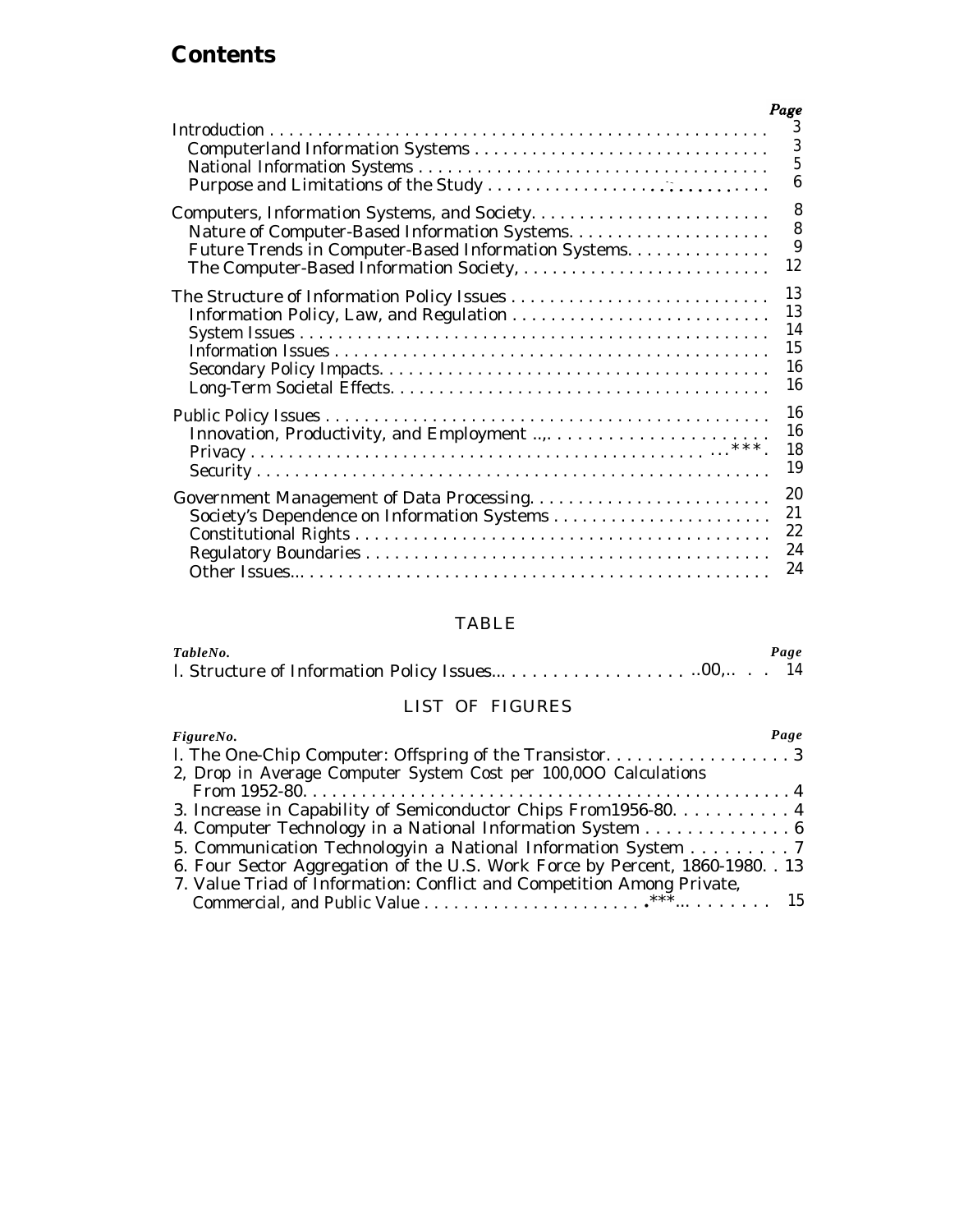# Chapter 1 **— Summary**

# **Introduction**

#### Computers and Information Systems

Computers have become a major technological tool of American society during the past quarter of a century. New developments in computer and communication technology promise within this decade an even more radical revolution in the way that information is collected, stored, used, and disseminated.

Large-scale integrated circuit technology allows hundreds of thousands of electronic components to be fabricated on a thin silicon wafer smaller than a paper clip (see fig. 1) thus providing computing capability hundreds of times less expensive, less energyconsuming, and more reliable than was available only two or three decades ago, as shown in figure 2. Because these microelectronic devices are changing the economics of computer access and use, they are dramatically

#### **Figure 1. —The One-Chip Computer: Offspring of the Transistor**



Photo credit Be// Labs

The MAC-4 one-chip computer, developed for a variety of telecommunications applications, is compared to a standard-sized paper clip. The chip's numerous functional areas are labeled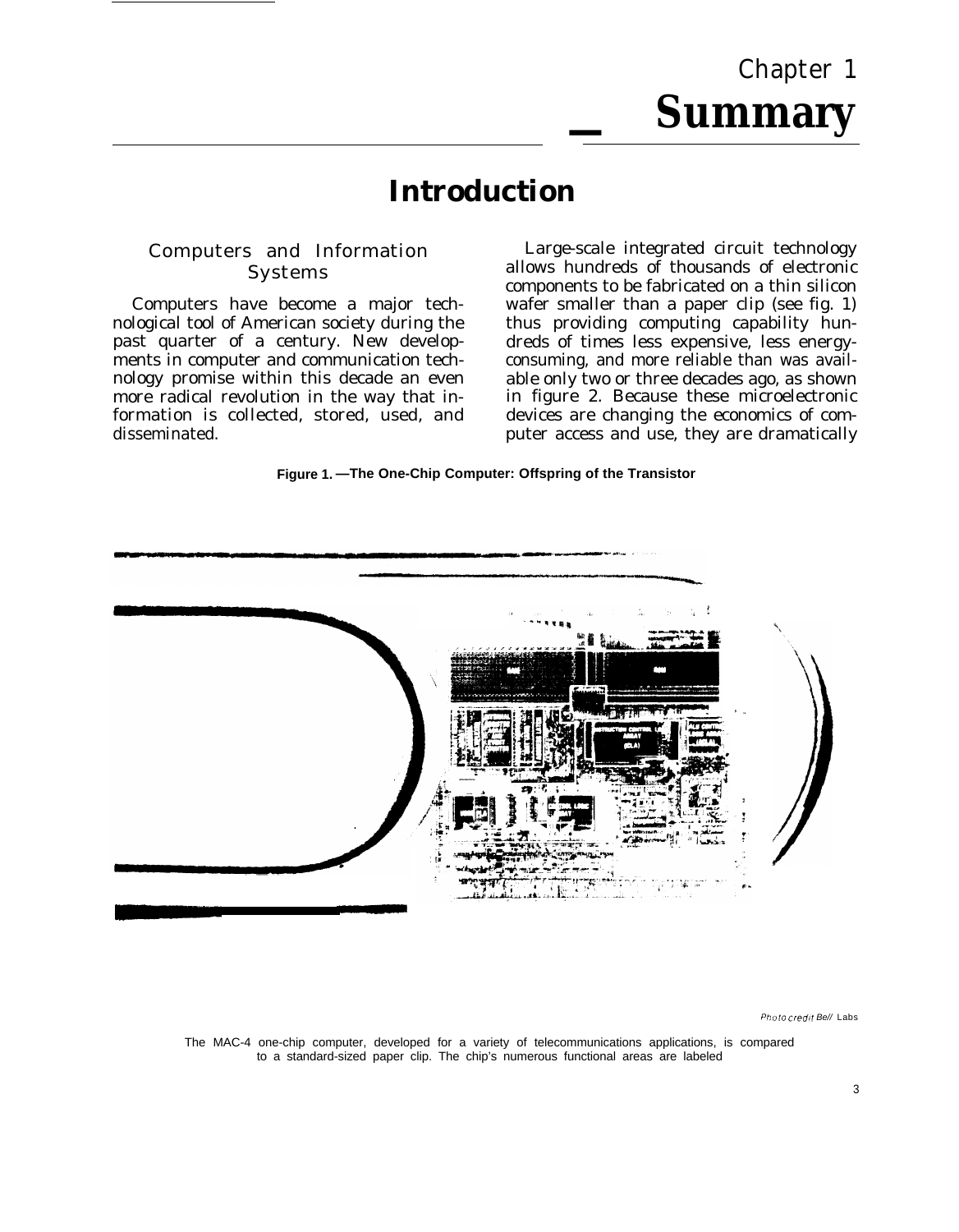

**Figure 2.— Drop in Average Computer** System **Cost per 100,000 Calculations From 1952-80**

a<sub>Cost</sub> per 100 000 calculations is based on data for the following IBM com puter systems (w I th year ın parentheses) 701 (1952), 7090 ( 1958), 360/50 ( 1964),<br>370/1 66 (1970), 3033 (1976), 4300 (1980)

SOURCE Off Ice of Technology Assessment and President's Reorganization Project, Federal Data Processing Reorganization Study Basic Report of the Science and Technology Team, Washington, D C June 1978, pp 2930

affecting the ways in which computers are used, and who is using them.

This change has been accompanied by equally rapid improvement in communication technology. \* New telecommunication technologies such as direct satellite broadcasting, local area distribution cables, and long-distance data communication networks allow computers to be used in ways that were unimagined a decade ago. Although initially distinctly different, computer and communication technologies are increasingly interdependent, and are being combined to form new products and services and to change the nature of information systems in several ways:

Computers are becoming smaller and less expensive, thereby increasing their range of applications. Today, computer logic is even being built into common devices such as ovens and automobile carburetors, and complete small computer systems are being sold through consumer retail outlets at a price equivalent to a first-rate high-fidelity stereo set. At the center of this transformation is the integrated circuit chip, a tiny device capable of containing an entire computer system. The increasing capability of these circuit chips is shown in figure 3. As a result, the large computer that occupied one or several rooms in the late 1960 will soon fit in a desk drawer, and a medium-size computer will fit in a briefcase or even a coat pocket.

—

Computers can be connected inexpensively to communication lines making it possible to provide access economically to large computer data bases from any-



SOURCE: Institute of Electrical and Electronic Engineers, IEEE Spectrum. vol. 17, June 1980, p 48, and VLSI/LSI IEEE Spectrum VOI. 18 January 1981, pp. 57-61

<sup>\*</sup>The development of communication technology is examined in detail in **the** OTA report, Telecommunication Technology and Public Policy, in press.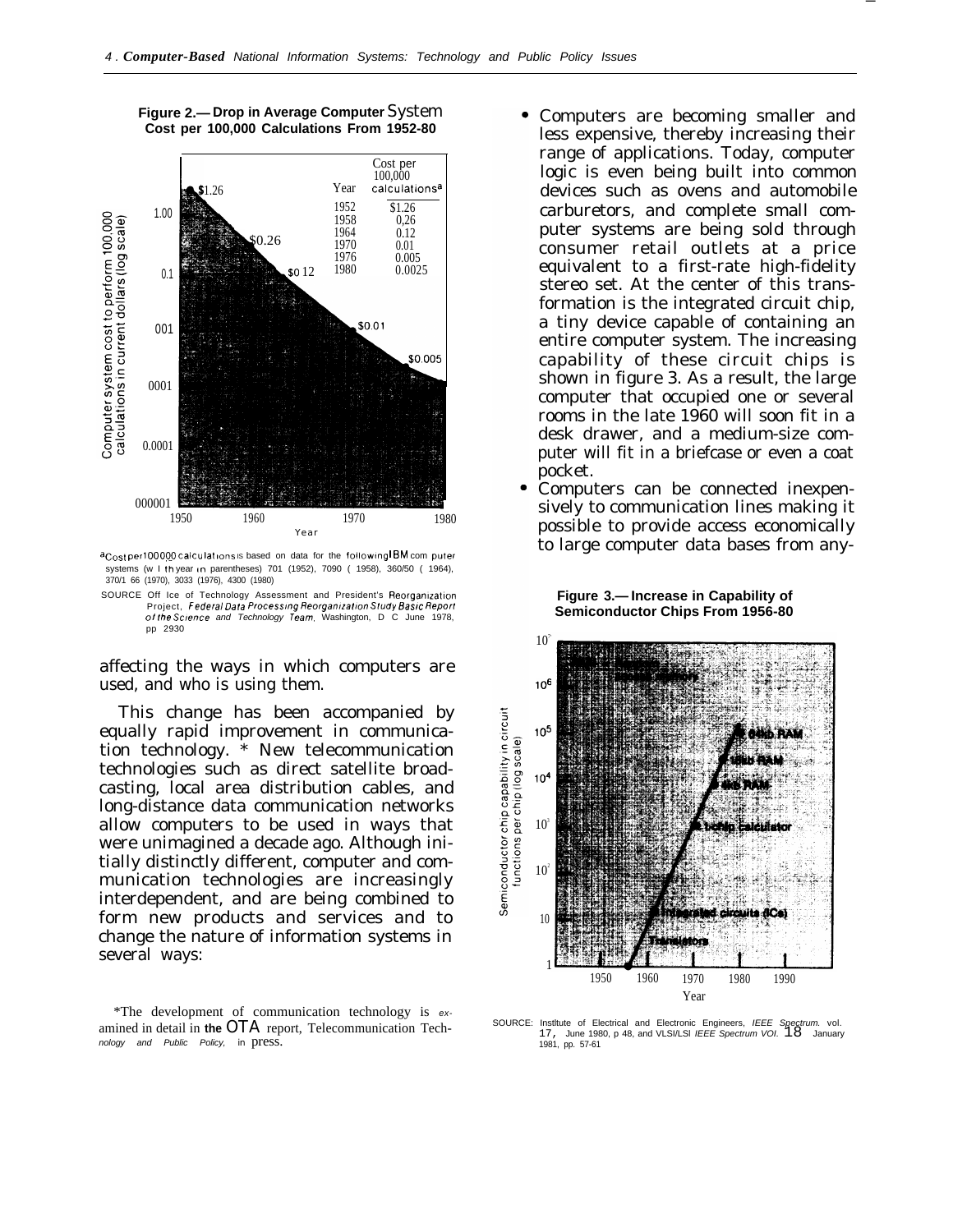where in the country or the world. Networks of remotely sited computers provide services such as credit card and check authorization or airline scheduling to users nationwide.

- c Techniques for the organization and display of information are improving as are methods of instructing the *com*puter to perform its tasks, thus making it easier for nonexperts to obtain usable information.
- Information storage technology which is less costly and more compact makes it feasible to store large amounts of information for long periods of time in electronic form. In many cases it costs less for electronic storage than to maintain paper records, and access to specific items is faster and more accurate.

#### National Information Systems

The focus of this study is on national information systems that are made possible by advances in computer and communication technology.

The term "national information systems" as used here means systems that: are substantially national in geographic scope (i.e., multistate); are organized by Government or private organizations or groups to collect, store, manipulate, and disseminate information about persons and/or institutions; and are in some significant manner based on computers and related information and communication technology.

Furthermore, the focus is primarily on large, interconnected national systems where a substantial national interest is involved (e.g., in the financial, postal, military, and air traffic safety areas). Examples of such systems include:

- the computer-based National Crime Information Center operated by the Federal Bureau of Investigation;
- the FEDWIRE electronic funds transfer network operated by the Federal Reserve System;
- the nationwide electronic mail services operated by several private firms and soon to involve the U.S. Postal Service;
- the nationwide computer-based credit card and check authorization services (e.g., VISA, American Express, Master-Card, Telecheck, Telecredit);
- the computerized air traffic control system operated by the Federal Aviation Administration;
- the computerized military command and control systems operated by the Department of Defense;
- the nationwide computer-based airline reservation systems operated by major air carriers (e.g., United, TWA, American); and
- the computerized automatic quotation system for obtaining over-the-counter stock prices operated by the National Association of Securities Dealers.

A secondary focus of the study is on the use of personal computers\* when interconnected as part of a larger network. For example, MicroNet and The Source are new services, designed to link owners of personal computers with each other and with larger computers, data banks, and information processing services, over a nationwide network. Also, in the future, stand-alone computer games when combined, for instance, with a television set and a telephone will be able to serve as a terminal with similar access to a nationwide network.

A typical national information system is illustrated in figures 4 and 5. In the example, there are seven cities (nodes) in the network: New York, Washington, D. C., Chicago, Dallas, Atlanta, Los Angeles, and San Francisco. Information (for instance, on inventory, sales, credit transactions, and the like) is stored by the headquarters office of a national retail sales company in a central (host) computer in Dallas, as shown in figure 4. The regional offices also store information in

<sup>\*</sup>Small but fully capable computers currently selling for several hundred to a few thousand dollars and designed for use by individuals in the home, business, or school.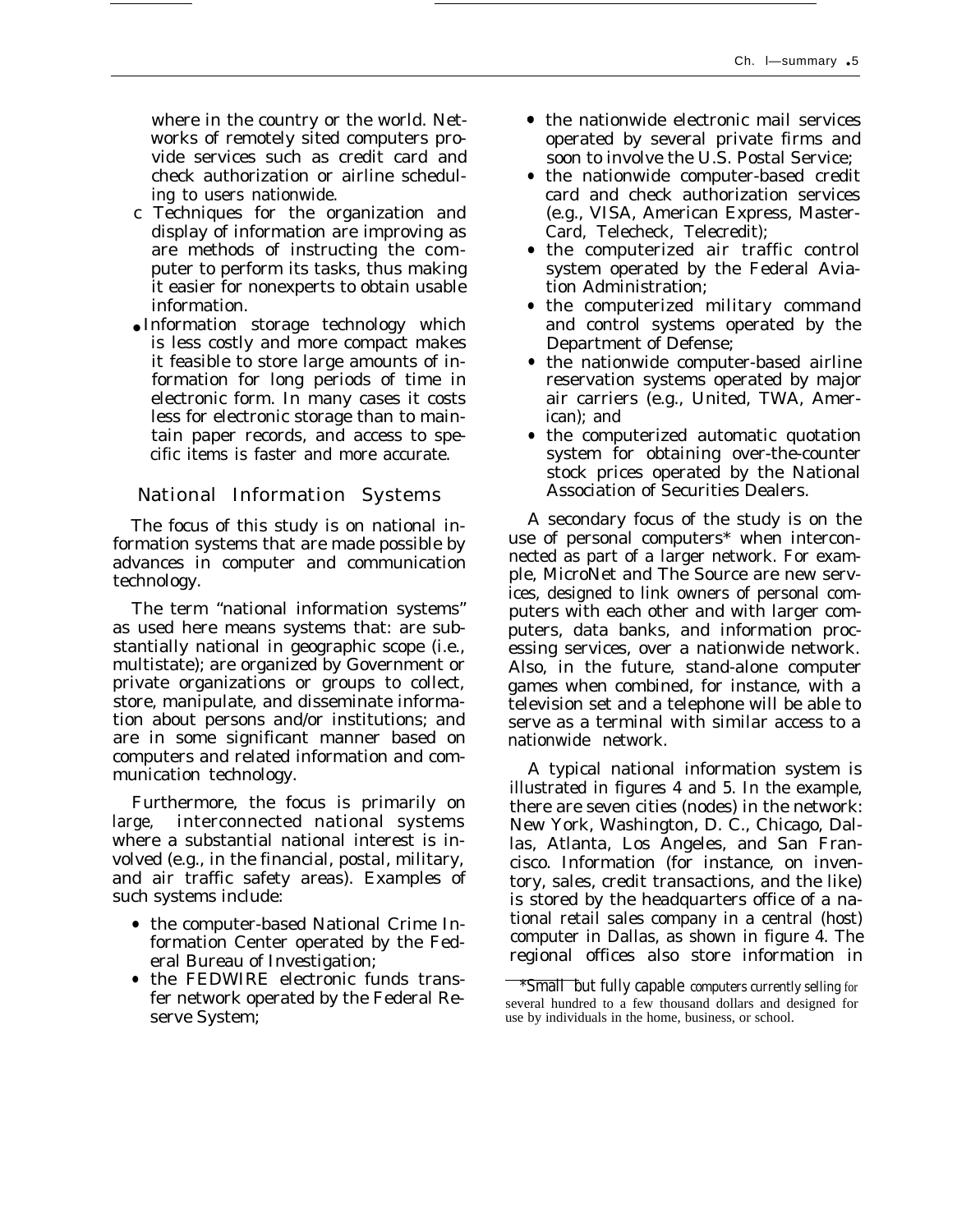

**Figure 4.—Computer Technology in a National Information System (illustrative)**

SOURCE: Off Ice of Technology Assessment based on EEE Spectrum, vol 17, October 1980, p 24; and AR I NC Corp Overview 01 Domestic Telecommunicat /ens Common Carrier Industry, September

their own minicomputers. \* All terminals on the network can access the headquarters data base (in the host computer) and the regional data bases distributed around the country. The information is disseminated from one city to another via the satellite and microwave communication links illustrated in figure 5.

This is an example of current technology used by a growing number of private firms and some Government agencies in what is known as a "distributed data processing network. Distributed means that the data bases (and computer capability) can be in several locations (e.g., branches of a retail store as above, or regional offices of a Government agency) rather than in one central computer. Furthermore, owners of a personal computer could plug into such a network, with the appropriate code words and authorization, via a telephone line (see fig. 4) in their own home or office and actually transact business by computer.

#### Purpose and Limitations of the Study

This overview study is intended to be a broad introductory examination of computer-based national information systems and related technology and public policy issues that Congress is likely to face over the next few years. It will also serve as a foundation for the other OTA information systems studies and for future in-depth examination

<sup>\*</sup>Small computer systems currently selling for under \$50,000.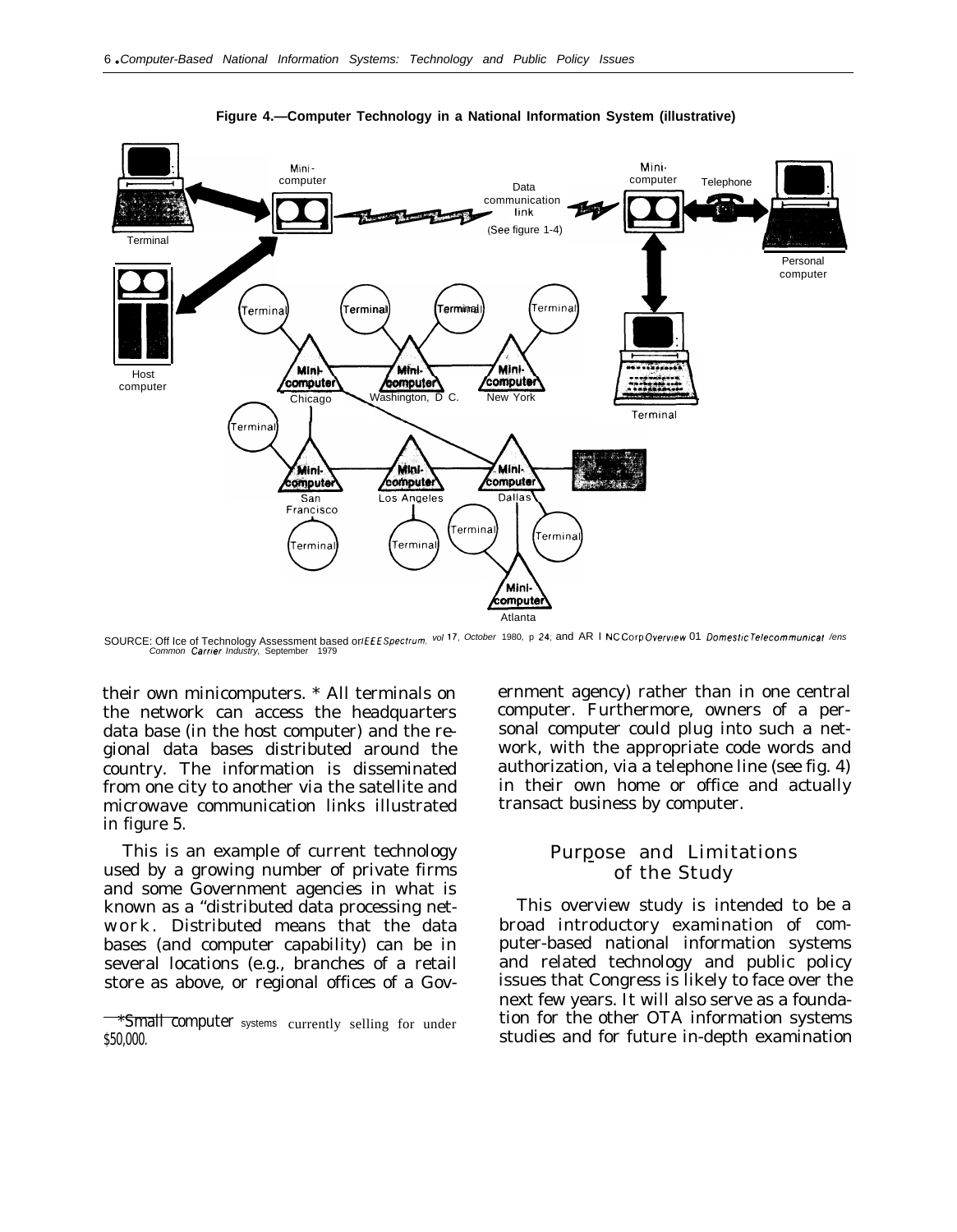

Figure 5.-Communication Technology in a National Information System (illustrative)

SOURCE Office of Technology Assessment based on IEEE Spectrum VOI 17, October 1980, p 24, and ARINC Corp Overview of Domestic Te/ecofinnun/caf/errs<br>CommonCarrier Industry, September 1979

of particular systems and issues. It also examines the increasingly critical role that national information systems play in society.

It would not be possible for any one study to capture succinctly a single set of policy issues that would apply to all national information systems in American society. The specific system applications are too diverse, the potentials and problems too complex, and the parties-at-interest and relevant institutional and legal frameworks too disparate. Only a few of the many issues examined in this study will be important for any particular system.

Consequently, OTA is also conducting case studies of three specific national information systems:

- 1. an assessment of the National Crime Information Center Computerized Criminal History System;
- 2. a preliminary assessment of the role of the U.S. Postal Service in electronic message systems; and
- 3. a preliminary assessment of electronic funds transfer systems.

These case studies will provide a more detailed look at the impacts and issues associated with a specific national information system.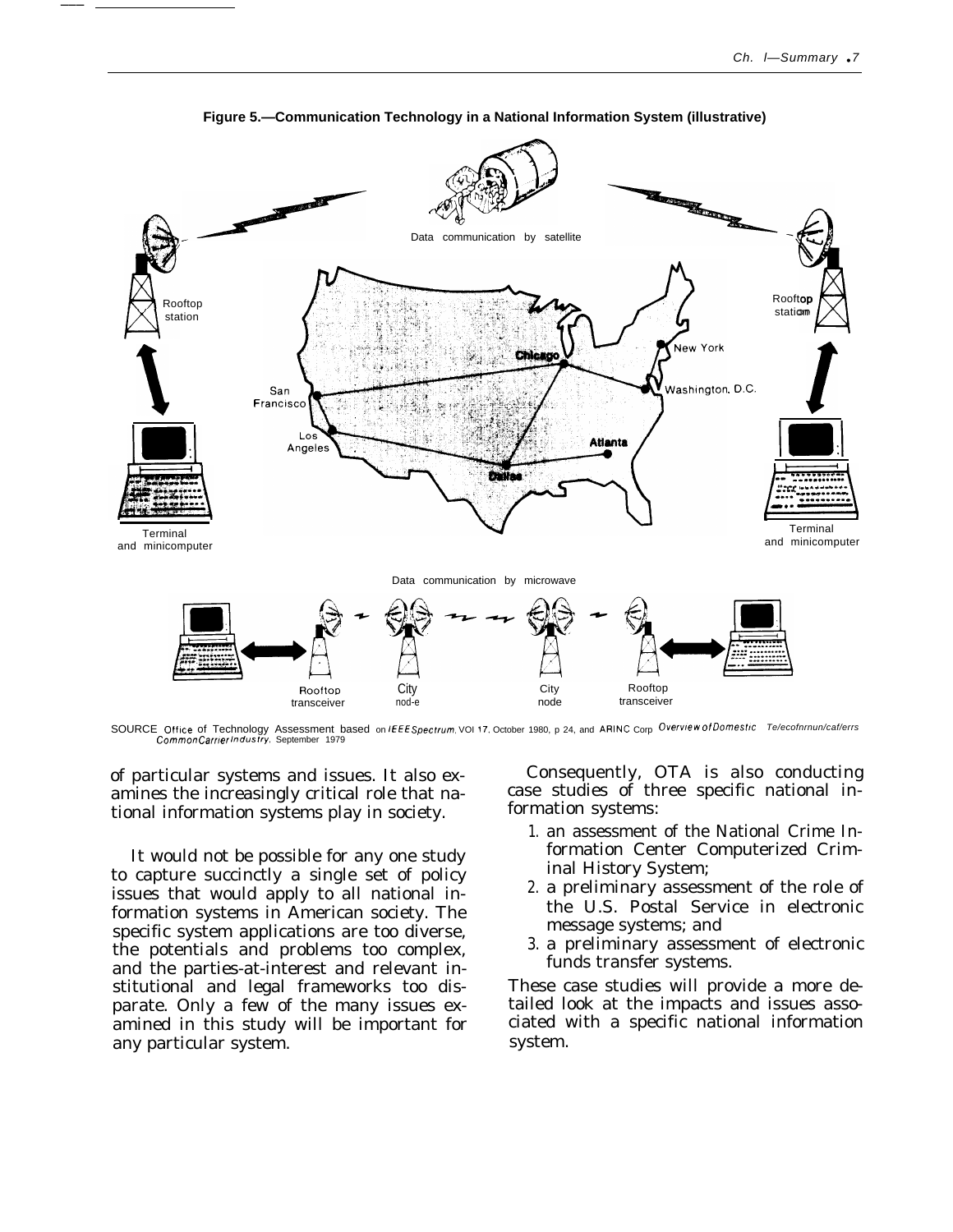# **Computers, Information Systems, and Society**

#### Nature of Computer-Based Information Systems

Traditionally, computers have been viewed as super calculators that automate processes that were previously performed by people sitting at mechanical adding machines. However, computers carry out a wide variety of tasks associated with processing information. It is important to understand the entire range of these capabilities in order to appreciate the nature and magnitude of the potential social impacts of this technology when used in information systems.

Computer capabilities fall into seven main categories:

1. *Data collection.* When attached to various sensing devices, computers can detect and measure such external physical phenomena as temperature, time, pressure, flow rate, or any number of other variables. Also, computers can keep a record of transactions. For example, a computerized cash register can collect and store information about a sale that includes bookkeeping entries, taxes, commissions and inventory, and can even reorder stock. Some computerbased door locks require individuals to carry magnetic identity cards. Such locks not only can control access but also can create a record of whose card was granted access, when, and for how long.

Technological advances are beginning to provide computers with the capability to directly process visual and audio input, thus greatly increasing their applicability to data collection. Computers already have a limited ability to recognize human speech, to read directly a variety of typewritten forms and handprinted texts, and to detect patterns in video images. These functions will be improving rapidly over the next decade and will soon appear in commercial equipment.

- 2. *Information storage.* Computers can store large amounts of information for long periods of time in an electronically readable form that is easily and quickly recoverable. Depending on the particular application, the methods of storage vary widely, from signals in electronic circuitry, to magnetic pulses on tape, to holes in cards. New advances in memory technology eventually will allow trillions of characters of information to be stored conveniently and cheaply wherever there is even a small computer. The cost of storing information electronically will soon be substantially lower than the cost of storing the same amount of information on paper.
- 3. *Information organization.* Computers can be used to rearrange information so that it is more suitable for particular applications. For example, if the data in a telephone directory were stored in a computer's memory, it could be inverted to allow one to look up a telephone number that corresponds to a particular address. More generally, computers can simplify and restructure vast amounts of raw data to assist people in drawing significant meanings or conclusions.
- 4. *Calculations.* Computers perform arithmetic calculations millions of times faster than can human beings. They are used to make numerous simple calculations, such as those required in processing the payroll for a sizable organization; to make sophisticated statistical calculations on large amounts of data, such as those for social science research; or to perform highly complex scientific calculations, such as those needed for weather research or for modeling fusion energy systems.
- 5. *Communication.* Through connections over a communication system, computers can transmit data around the Nation and the world either to human users or to other computers, which per-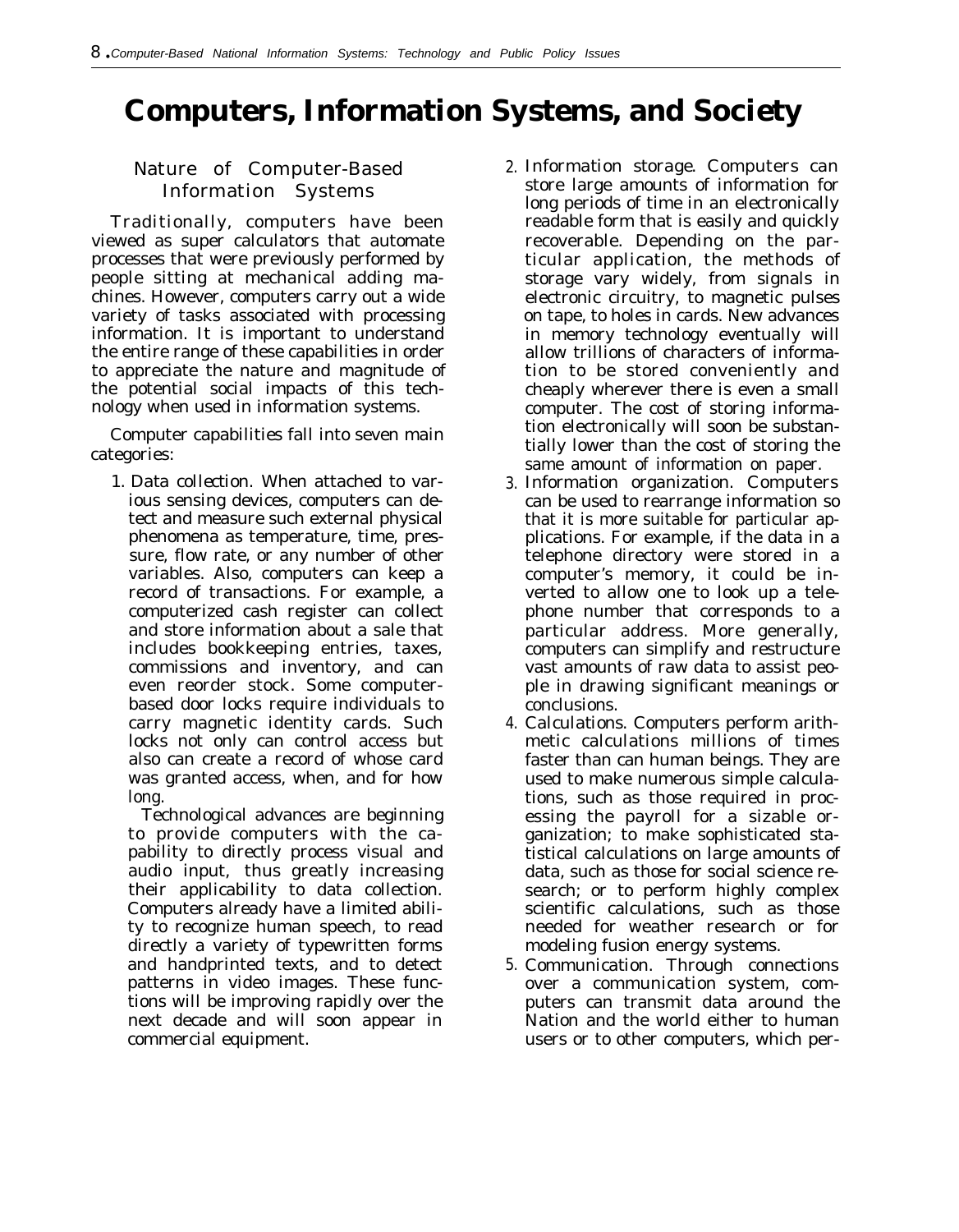mits the sharing of work and data among groups of linked computers (known as computer networking). Private firms are beginning to offer special communication services to support computer networking. In addition, computers make possible the more effective use and management of the communication systems themselves.

- 6. *Information presentation.* Computers can put out information in a variety of forms. Through graphical display, and more recently through voice response, they can make data readily understandable and useful to nonexperts. It is possible to display data and computer schematics on screens in a multicolored, three-dimensional format for design and analytical purposes. Also, data such as numbers and statistics can be organized by the computer in an easy-to-understand tabular presentation. Much of the programing effort in developing modern management information is directed toward designing ways in which the information generated by the computer can be presented most clearly to the manager who needs it.
- 7. *Control.* Computers can be used to control a machine tool or a production line without human intervention. Many consumer devices—including microwave ovens, automated home thermostats, automobile engines, television sets, and telephones— incorporate computer controls using new microprocessor technology. Such uses are increasing rapidly.

#### Future Trends in Computer-Based Information Systems

The use of computers during the 1980's will likely follow the key trends discussed below and covered in depth in chapters 13 and 14.

● *Growth in the use of personal computers.* The small computer will become common both in the home and in business. Despite their small size, these systems will be highly capable–the equivalent of ma-



Photo credit: Texas Insfruments

INSIGHT Series 10 Personal Information Terminal. Standing only 12 i riches high with a 5<sup>1</sup>A-inch swivel display screen

chines that sold for as much as a million dollars in the 1950's. They may appear in the guise of video games, television sets, or telephones that will also have a computer capability available for other purposes. This trend will stimulate more widespread computer literacy in society, and in turn be reinforced by the consequent increase in the ability of people to program and use computers. The first generation to grow up with computers is now reaching maturity. These "computer literate" young adults accept computers as a natural part of their world. Computer design and use will be taught more both in school and as part of adult education, and will enhance an already thriving market for specialized application programs designed for small computers.

*Expansion in the number and size of computer networks.* By the end of the decade, most computers, even small ones, will be connected to a communication network at least part of the time.

The communication system may be dedicated to a single application in which all the machines on the network perform portions of a larger task. Public data networks, on the other hand, provide any home or business computer with access to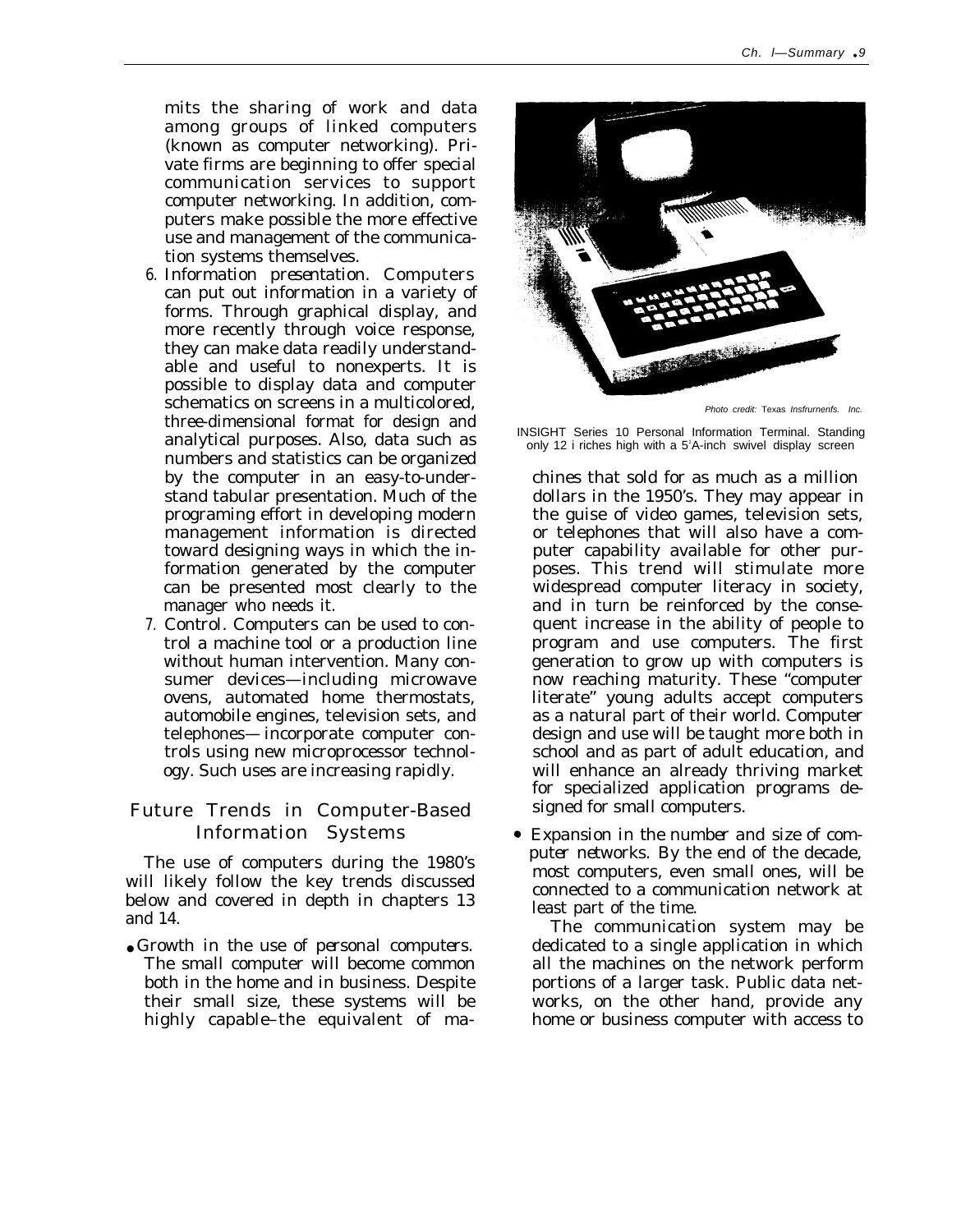a wide range of data bases or special programs that may be wanted for occasional use. Such multiuser national networks that can be interconnected now exist, and the number of users is expected to grow at a rapid rate.

- *The trend toward information services.* The computer industry has traditionally been concerned with selling hardware (desktop, mini, and mainframe computers and related auxiliary equipment). However, current trends in both pricing and the structure of the market are driving the emphasis toward providing computerbased information services, such as bibliographic and data base searches, electronic publishing, electronic banking, and the like. A number of these services will still require that the user possess a computer. However, many will be offered over data communication lines to homes and offices, and will be accessible through a modified ("intelligent") telephone or television set. Examples include two-way cable television, videotext, and the AT&T Electronic Information Services experiment that provides an electronic telephone directory over a telephone line to a home terminal. Eventually, information services of all kinds will dominate the data processing market in terms of dollar volume.
- *The competition among giant corporations for the data communication services market.* IBM, AT&T, Exxon, and GTE, among others, are preparing to offer a variety of data communication services. Large corporations such as these have access to the capital required to install the technological base for the planned services, such as communication satellite systems and fiber optic transmission lines. A series of recent rulings by the FCC, some still under challenge, are intended to clear the way for open competition among these and other corporations to provide information services of all kinds over communication lines. Resolution of the pending challenges by the courts or by Congress will have significant implications over the

long term for the data communication industry.\*

● *Higher level integration of data services.* Many individual networks for servicing specific corporate and governmental needs will continue to be built. Some of these networks will become integrated. For example, most airlines, car rental agencies, and large hotel chains have their own reservation systems. It is now technically feasible to build an integrated system that would provide travel agents access to all of these reservation systems through one desktop terminal.

Similar integrated information systems are also feasible in insurance, banking, travel, entertainment, law enforcement, commodities exchanges, medical services, and many other sectors that now use several separate information systems. However, implementation of these systems will depend on perceived need, economic viability, and other related factors.

● *The software bottleneck.* According to many computer and industry experts, the increasing capability of computer hardware is not being fully utilized due to problems encountered in creating suitable software programs for these new machines. The major problems are the relatively slow increase in the productivity of programers—their cost efficiency—compared with that of the hardware, and the difficulties encountered in managing large programing projects.

These problems have created bottlenecks in the development of new applications. Computer programing has been relatively resistant to productivity improvement, at least when compared with corresponding improvements in hardware performance. Programing is by nature labor intensive. Its cost is rising due to the increased programing requirements of new hardware coupled with a shortage of programing personnel with the required training and experience, New mechanisms

<sup>\*</sup>For detailed discussion, see the OTA report *Telecommu*nication *Technology and Public Policy,* in press.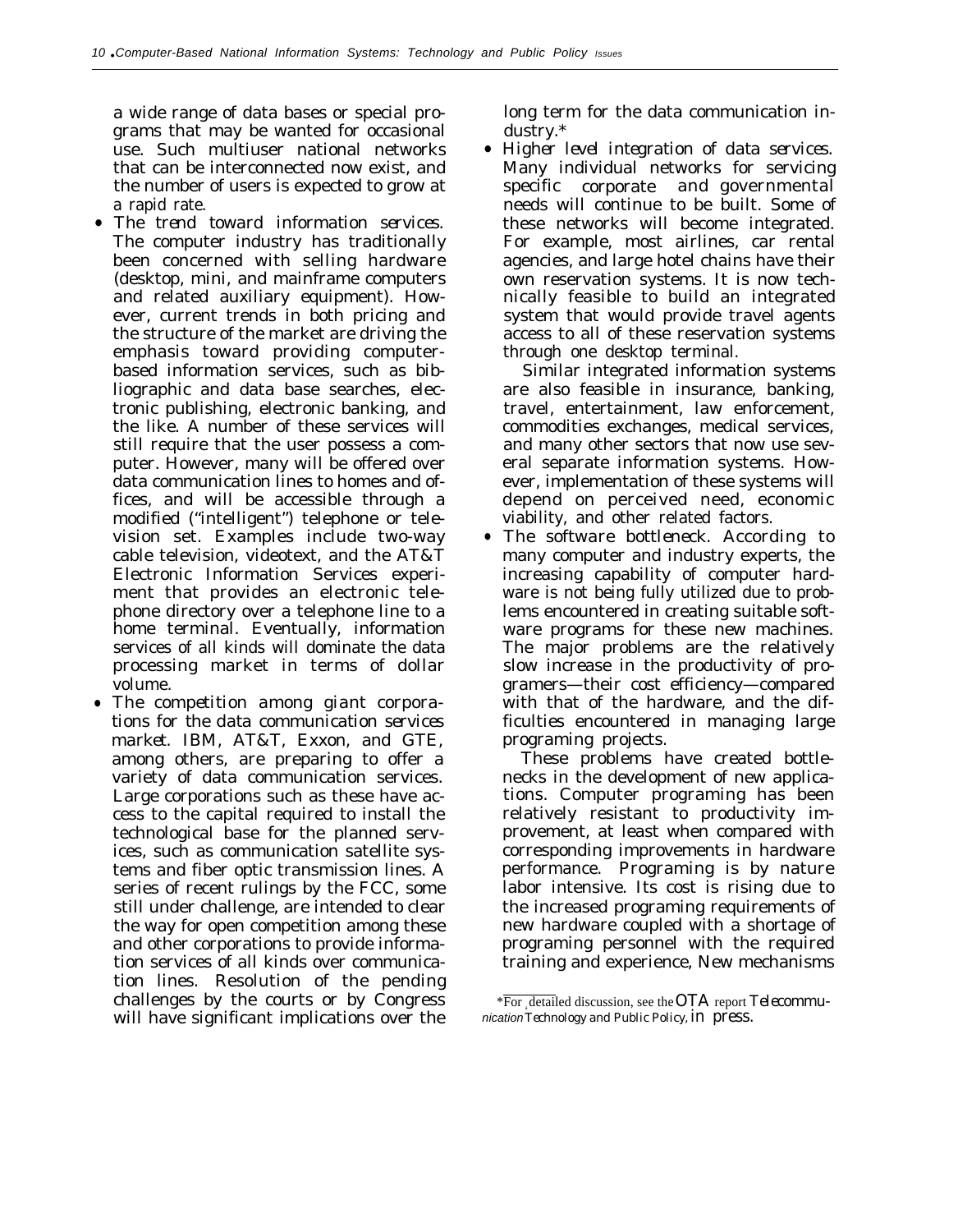

 $\begin{array}{ccccccccc}\n u & h & a & & u & d & p & gr & m & ng & w & b \\
 h & pfu & n & ngn & & g & mpu & p & gram\n\end{array}$  $\frac{1}{2}$  and m  $\frac{1}{2}$  g  $\frac{1}{2}$  h  $\frac{1}{2}$  g  $\frac{1}{2}$  m  $\frac{1}{2}$  m  $\frac{1}{2}$ a n

n a n mp p w h ugh<br>
h a n w h dw u u<br>
m u m mpu h p<br>
T hn g kn w h w ph<br>
n h mb na n bu n h w h<sub>m</sub> ah p n a w u d ugg

 $\begin{tabular}{lcccccc} E & m & ng & w & b & n & k & may\\ b & h & k & m & n & ng & h & ad & n\\ pu & h & g & h & m & ng & ad & n\\ J & pan & mp & h & wa & p & b & m\\ ha & w & b & g & a & h & g & p\\ h & dd & pm & R&D & n\\ h & I & h & d & g & h & u & d\\ h & I & h & c & a & h & u & d\\ h & g & h & u & d & m & d\\ \end{tabular}$  $\begin{array}{cccccccccccc} & & & & & \text{h} & \text{d} & \text{d} & \text{pm} & \text{h} & \text{m} \\ \text{h} & \text{l} & \text{h} & \text{d} & \text{S} & \text{a} & \text{h} & \text{ugh} & \text{w} & \text{d} & \text{n} \\ \text{g} & \text{n} & & & \text{ng} & \text{n} & & \text{h} \\ \text{m} & & \text{h} & \text{p} & \text{b} & \text{m} & \text{F} & \text{d} & & \text{R} \& \text{D} \& \text{budget} \\ \text{m} & & & & \$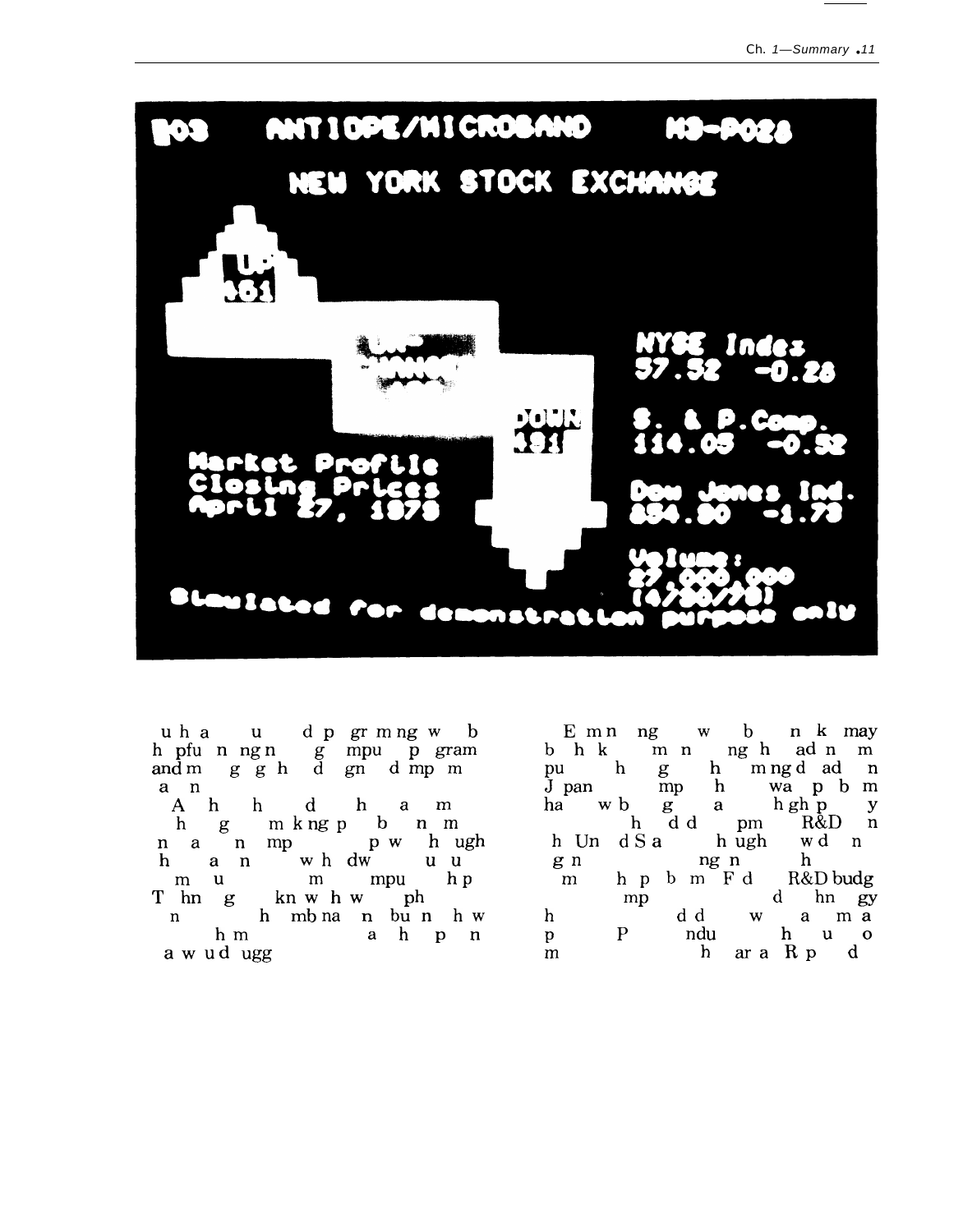one-third of the research effort at Bell Labs is devoted to the software problem.

#### The Computer-Based Information Society

An information industry analyst recently observed that "every society is an information society."\* That is, all human organizations, no matter how simple, depend for their functioning on an intangible resource called ''information. In any society, information serves several purposes. It can be, for example, a commodity of commerce, an indicator of wealth or power, a basis for making decisions, or a source of entertainment.

Several key trends are transforming the United States into a computer-based information society:

- *The tasks being undertaken by the large organizations that serve American* SOC*ety are growing in complexity.* The air traffic control system handles nearly 20 million flights yearly. Every year the financial system clears over 30 billion checks, the U.S. Postal Service delivers over 100 billion pieces of mail, and the Internal Revenue Service (IRS) receives more than 140 million tax returns. The use of computer-based systems is one way to cope with this vast and complex information flow.
- *The service sector of the economy is growing at a relatively faster rate than the industrial and agricultural sectors.* Many services such as medicine, law, education, and Government involve the transfer of large amounts of information. Resistance to productivity improvements in this sector, which represents a large part of the economy, has

impeded overall productivity growth. Greater application of information technology has been proposed as a chief remedy. For this reason, it is highly likely that in this decade the service sector will increasingly depend on the use of computer-based information systems.

● *The information sector itself has grown to account for over half of the U.S. work force.* An examination of the trends in the work force reveals the extent to which the economy has shifted. The results shown graphically in figure 6 illustrate the transitions from an economy dominated by agriculture, to one dominated by manufacturing, to a service and information economy.

The information sector includes those who generate and sell information as well as those who produce information technology. Included are typewriter and word processor manufacturers, newspaper publishers, and producers of films and broadway and television shows, all of whom are rapidly incorporating computer-based information systems into their operations. The information sector also covers information services and products used by any organization for its own internal purposes. Examples are internal accounting and production management, and inventory control systems, many of which are already computerized.

● *Greater international economic competition coupled with the decreasing availability of basic resources are requiring industry and Government to both improve and speed up their decisionmaking capabilities.* Computerbased information systems are growing in importance for this purpose. Decisions about design, marketing, financing, and resource allocation all require a more sophisticated approach to the collection and use of information.

<sup>\*</sup>Anthony G. Oettinger, "Information Resources: Knowledge and Power in the 21st Century, " Science *Magazine,* vol. 209, July 1980, p. 191.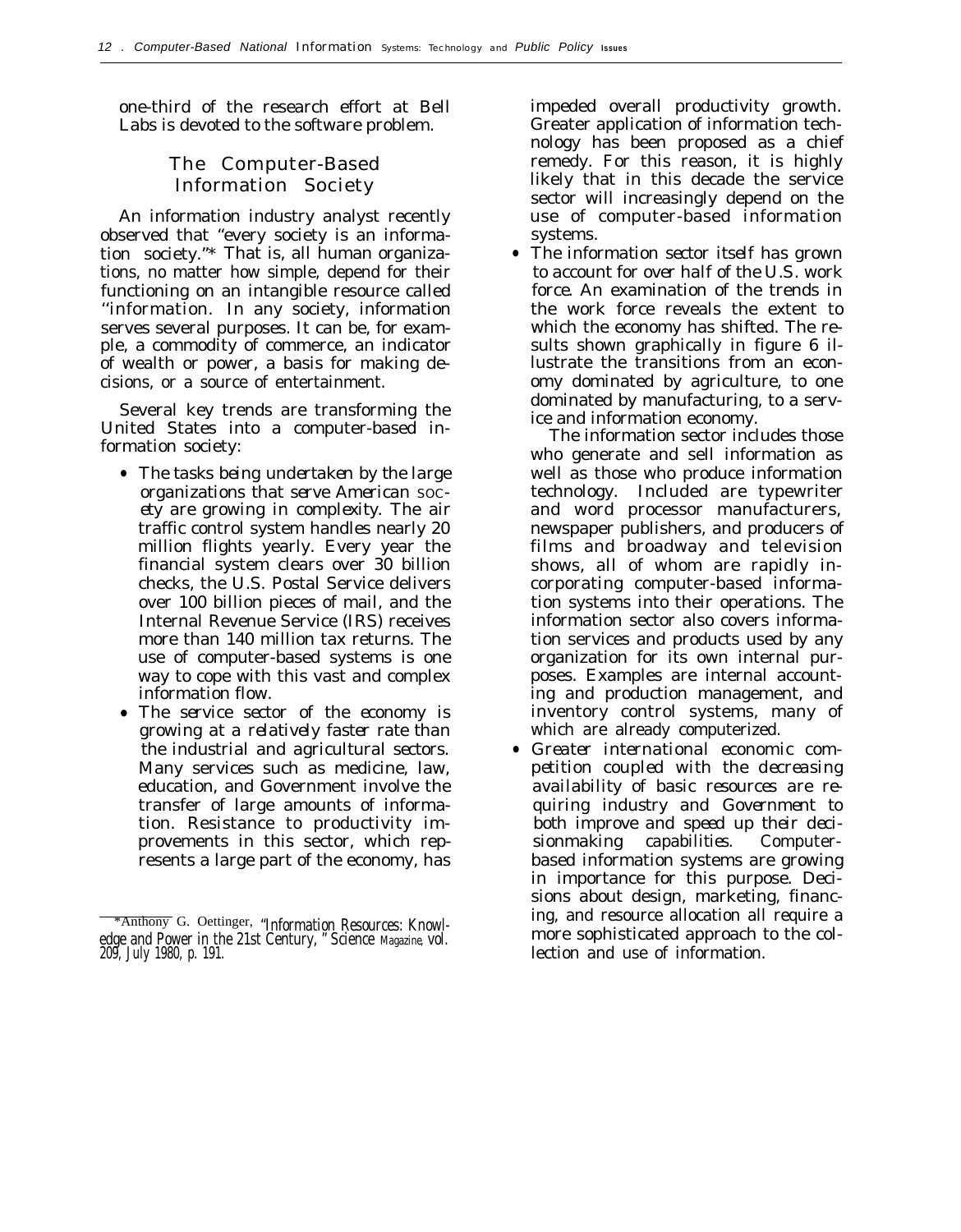

#### Figure 6.— Four Sector Aggregation of the U.S. Work Force by Percent, 1860-1980

(Using median estimates of information workers)

SOURCE Marc V Porat The In formation Economy Stanford University Institute for Communication Research. report no 27, VOI 1, p 189, August 1976 See ch 4 for further discussion

## **The Structure of Information Policy Issues**

#### **Information Policy, Law,** and Regulation

As these computer-based systems become more important to American society, particularly for Government administration, they create corresponding public policy issues. Current policies governing information systems are a composite of many specific regulations and laws, which are based on three main factors:

- 1. the areas affected or the regulatory concerns (privacy, freedom of information,  $etc.$ :
- 2. the affected sector of society (banking, education, Government, etc.); and
- 3. the lawmakers and/or rulemakers (Congress, the Federal Communications Commission (FCC), State legislatures, the Courts, etc.)

In the course of this study, OTA identified 14 major areas of law and regulation\* that affect information systems or are affected by them. There are undoubtedly many others.

The analysis made by OTA has led to these findings:

• There are numerous laws and regulations, some overlapping and some potentially or actually conflicting, that directly and indirectly affect the operators and users of information systems, the consumers of information

These areas are privacy, freedom of information, first amendment, 14th amendment, due process, communication regulation (Computer 11 decision of the FCC), computer crime, proprietary rights (patent, trademark, copyright), evidence, liability, antitrust, taxation, Government provision of information, and Government procurement of information systems.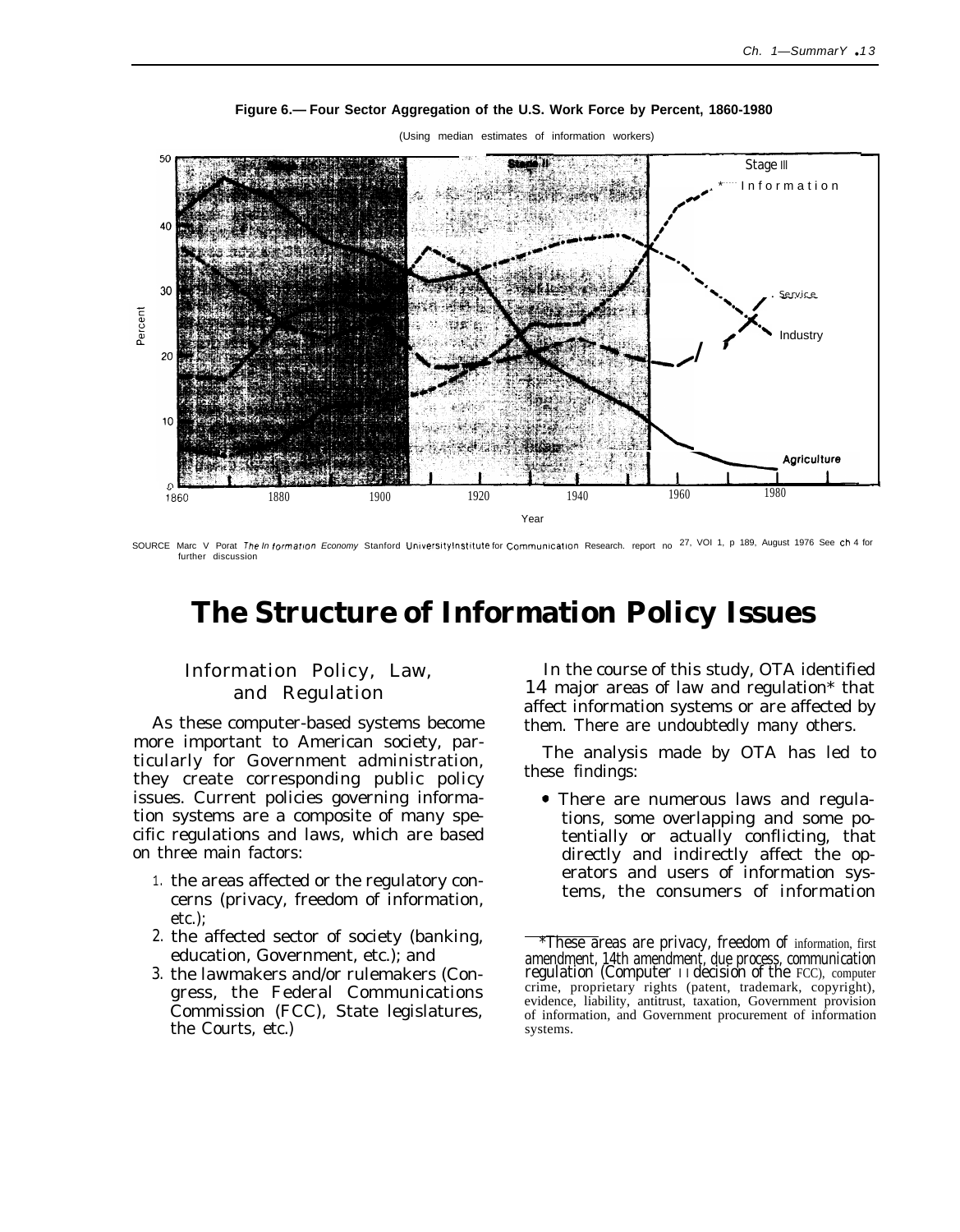services, and the' subjects of personal information data banks.

- There appears to be neither a strong trend nor sentiment at present among policymakers in favor of a uniform Federal information policy that would encompass all the problems that could arise from the many possible uses of data systems. \*
- There is a lack of focus on information policy as such, and consequently the emerging issues are not being directly addressed.\*\*
- Continuation of the present situation could inhibit many socially desirable applications of information systems or could create even more intractable policy problems in the future.

The term "information policy" as used here does not suggest that there is or should be a single uniform policy governing all the uses of information systems in both the public and private sectors. In fact, no such policy exists, nor does one appear to be likely.

"Information policy" does suggest the need for consideration of the currently confusing array of laws and regulations-and their strengths, overlaps, contradictions, and deficiencies—within some overall policy issue structure or framework. The structure

pp. 493-507. \*\*The "paperwork Reduction Act of 1980" (Public Law 96-51 1) enacted by the 96th Congress does set out a more comprehensive policy and management approach for Federal Government information systems, The Act establishes within the Office of Management and Budget (OMB) an Office of Information and Regulatory Affairs and assigns to that Office a broad range of authorities and required actions.

developed by OTA for use in this and related studies is shown in table 1.

#### System Issues

The policy issues related to information systems per se focus on their design, implementation, and operation. They generally are concerned with whether the system performs the tasks expected of it with reliability, with appropriate security, and in an efficient and timely manner. These objectives mainly are of interest to the organization operating the system, and place major constraints on the system designer.

Technical, operational, and reliability factors all can have broader societal significance even though they originate in the operational goals of the system itself. In recent years, for example, public attention has been focused on areas such as:

• the safety and reliability of the air traffic control system;

| Level of issues                  | Character of issues                                                                                                                                                                              | Example<br>issues                                                                                                                              |
|----------------------------------|--------------------------------------------------------------------------------------------------------------------------------------------------------------------------------------------------|------------------------------------------------------------------------------------------------------------------------------------------------|
| System level                     | Relate to the<br>design, implementa-<br>tion, and operation<br>of particular in for-<br>mation systems.                                                                                          | Government procure-<br>ment policy,<br>Efficiency and<br>economy of<br>operation.<br>Security of informa-<br>tion systems.                     |
| Information<br>level             | Relate to the hand-<br>ling of data: collec-<br>tion, storage, use,<br>dissemination.<br>and                                                                                                     | Privacy (record-<br>keeping). Freedom of<br>information<br>regula-<br>tions. Copyright<br>and patents as re-<br>lated to computer<br>programs. |
| Secondary policy<br>impacts      | Exist independent of<br>the particular infor-<br>mation systems, but<br>are changed in mag-<br>nitude or character<br>by use of<br>technology.                                                   | Privacy (surveillance).<br>First Amendment<br>rights.<br>Fourth Amendment<br>rights.<br>Social vulnerability.<br>Federal State<br>relations.   |
| societal<br>Long-term<br>effects | Long-range societal<br>impacts that are not<br>currently reflected<br>in specific policy<br>problems, but which Educational needs.<br>may ultimately af -<br>feet the nature of<br>U.S. society. | Privacy (social<br>attitudes).<br>Psychological self-<br>image of humans.<br>Social-political<br>effects.<br>Cultural impacts.                 |

**Table 1 .—Structure of Information Policy Issues**

SOURCE: Office of Technology Assessment, see ch. 5

<sup>\*</sup>Some recently proposed legislation would establish a comprehensive approach to certain specific problem areas, e.g., privacy and freedom of information. See H.R. 2465, 96th Cong., "Omnibus Right to Privacy Act of 1979. " Also the National Telecommunications and Information Administration (NTIA) of the Department of Commerce has made an effort to formulate—or at least to develop a framework for national information policies. See Arthur A. Bushkin and Jane H. Yurow, *The Foundations of United States Information Policy,* NTIA, Washington, D. C., June 1980, and Jane H. Yurow, et al., *Issues in Information Policy,* Helen A. Shaw (cd.), NTIA, February 1981. See also, Donald A. Dunn, "Information Resources and the New Information Technologies: Implications for Public Policy, " National Science Foundation Report to the President and Members of Congress, *The Five-Year Outlook on Science and Technology, vol.* II, May 1980,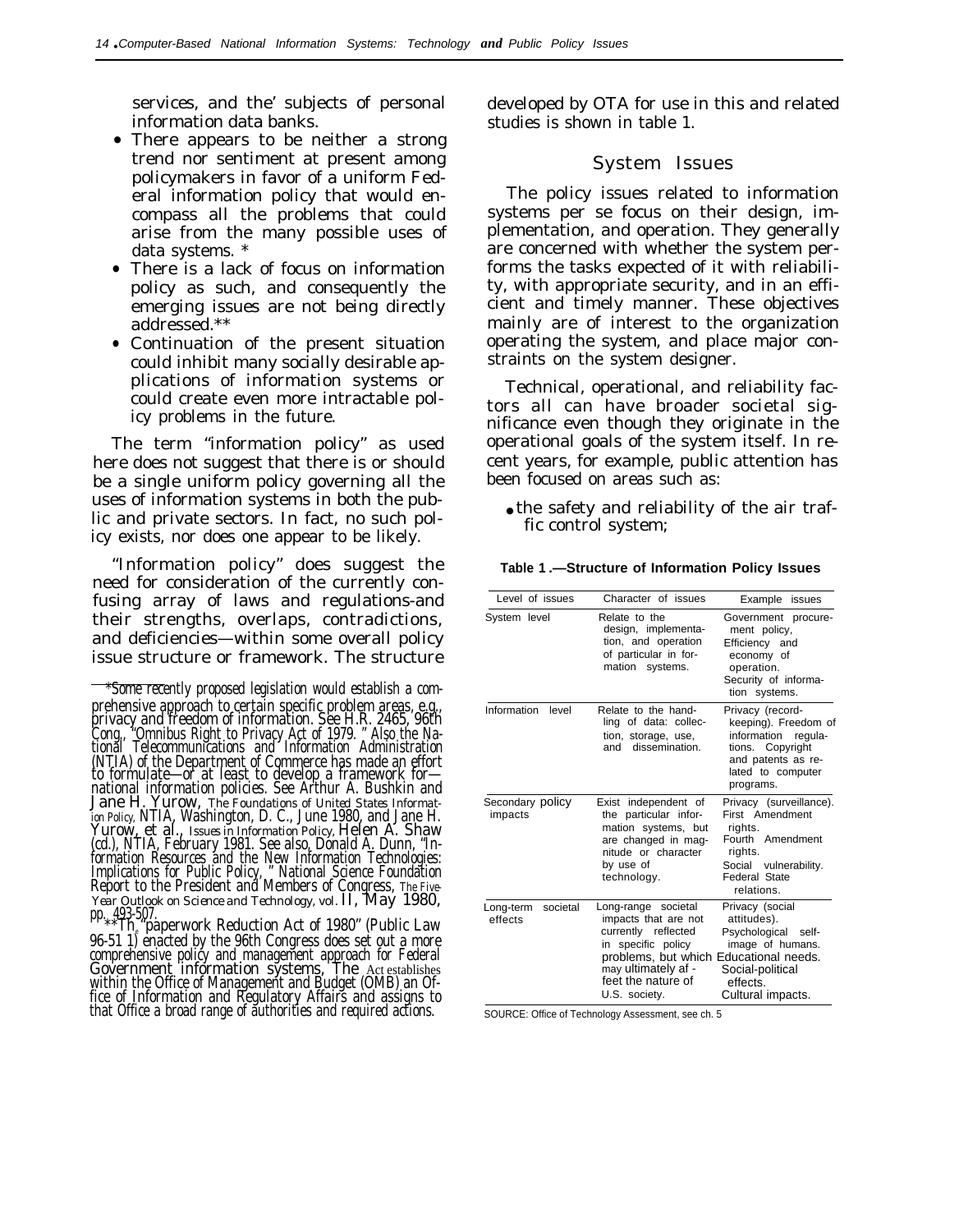- the reliability, security, and controllability of military command and control systems, existing and proposed;
- the security of large-scale electronic funds transfer systems; and
- the reliability, accuracy, and responsiveness of the social security information systems.

There is a strong societal interest in the proper and reliable technical operation of each of the systems cited above, and potentially high costs to society if they fail.

#### Information Issue s

The three differing fundamental values of information shown in figure 7 motivate many of the laws and regulations affecting information. Individual regulations or laws usually address only one aspect of information. Policy issues, then, arise from the inherent tensions between the particular values reflected in different laws. Congress is called on to establish balances. These tensions are illustrated below:

- *Public v. private value.* Freedom of information laws (reflecting public value) can conflict with individual or proprietary concerns (reflecting rights to privacy). For example, in serving the public interest, Government collects an extraordinary amount of information about citizens, businesses, and other organizations. Some of this information theoretically has been available to the public by law for a long time but has been protected, in fact, by the amount of effort required to retrieve it from manual recordkeeping systems. Automated systems reduce the cost and time barriers to wider access to these public records, and thereby may accentuate the issue of the extent to which this information can and should be publicly available.
- *Commercial v. public value.* As information becomes a more valuable commercial commodity, increasing tensions are arising between those who wish to sell it through new information sys-





*Commercial value of Information:* Information has been a commodity of commerce for centuries Books and newspapers, and in this century the broadcasting Industry, all sell Information. As society becomes more dependent on Information, its value Increases. The very high growth rate of the computer-based information industry illustrates this trend.

*Private value of information:* In an Information society, economic competition is often based on access to special Information, such as a formula for a soft drink, an econometric projection, marketing plans, or geological data. Commercially important information is considered by organizations to be proprietary Similarly, individuals often consider Information about themselves to be private, either because damage can be done by its disclosure or simply because of desiring to be left alone.

Public value of informat/on: American society has always viewed information as having a public value, and has asserted the public interest in a free flow of information. Examples include: the public support of Iibraries, schools, and museums; a tradition of academic freedom and a system of open scholarly publication. the first amendment guarantees, and freedom of information laws

SOURCE Off Ice of Technology Assessment see ch. 4.

terns, and those like the public librarians whose traditional role is to treat information as a public good available to all. These tensions may also stem from the competition between Government-collected data, made available through freedom of information laws, and commercial data services.

● *Commercial v. private value.* Commercially marketable information may invade privacy or proprietary rights, as in the case of computerized mailing lists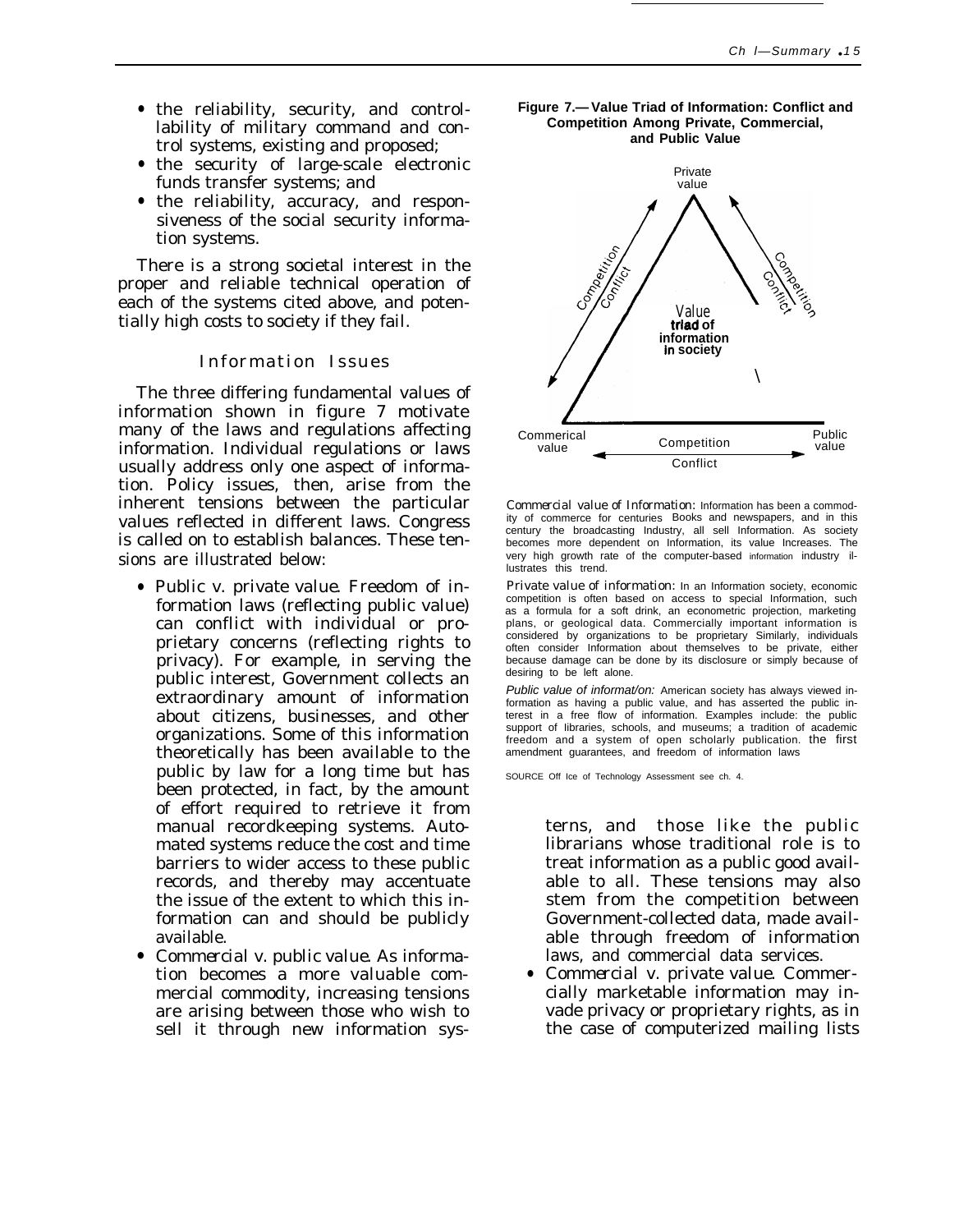that may be compiled from third-party information sources without the knowledge or consent of the individuals involved.

#### Secondary Policy Impacts

Computer-based information systems, by increasing the quantity of information collected, the efficiency of its collection and dissemination, its utility, and its ease of storage can cause qualitative changes in the behavior of Government, individuals, and organizations as well as in the nature of traditional conflicts. Thus, the use of automated information systems can have secondary effects on policy problems that have existed for years and in many ways are independent of the technology. Because much more information can be obtained, handled, processed, and distributed so much faster, old problems are not merely exacerbated, but new ones are created.

For example, the increased scale and presumed efficiency of computerized criminal justice recordkeeping intensifies the tension society has always experienced between the needs of law enforcement and the individual rights of citizens. Similarly, the tendency of the technology to encourage centralized record systems creates problems of Federal-State relationships, a particularly touchy issue in law enforcement. Some experts believe this centralization trend could reverse through the use of of smaller computers with distributed data bases.

#### Long-Term Societal Effects

Social scientists engaged in futures studies have suggested that the information revolution, spurred both by advances in computers and communication and by the changing role of information in U.S. society, will have profound long-term effects as dramatic as those caused by the invention of the printing press.

Just as the printing press, by stimulating literacy and speeding the flow of ideas, supported the Renaissance and the transition from medieval society to the age of enlightenment, so the new information systems could profoundly transform the social and political environment of U.S. and world society. Indeed television and sophisticated computer-based polling technology have already had observable effects on the political processes in the United States. Third World leaders calling on UNESCO for a "new world information order" express the belief that information technology will have a central influence on the social and economic development of their countries as well as on international relationships.

This overview study has not attempted to address in detail these broader questions. However, given the potential for significant social change, research funded publicly, privately, or in some jointly developed projects could provide valuable insights into the long-term societal effects of computer-based information systems and related public policy choices.

# **Public Policy Issues**

information system issues judged by OTA ters 6 through 12 for further discussion. to be among the most important and likely to warrant congressional attention over the **Innovation, Productivity, and** next few years. These issue areas include: next few years. These issue areas include: **Employment** innovation, productivity, and employment; privacy; security; Government management Innovation, the continual generation of of data processing; society's dependence on new technological ideas and products and information systems; constitutional rights; services based on those ideas, is a prime req-

The overview study examined the national and regulatory and other issues. See chap-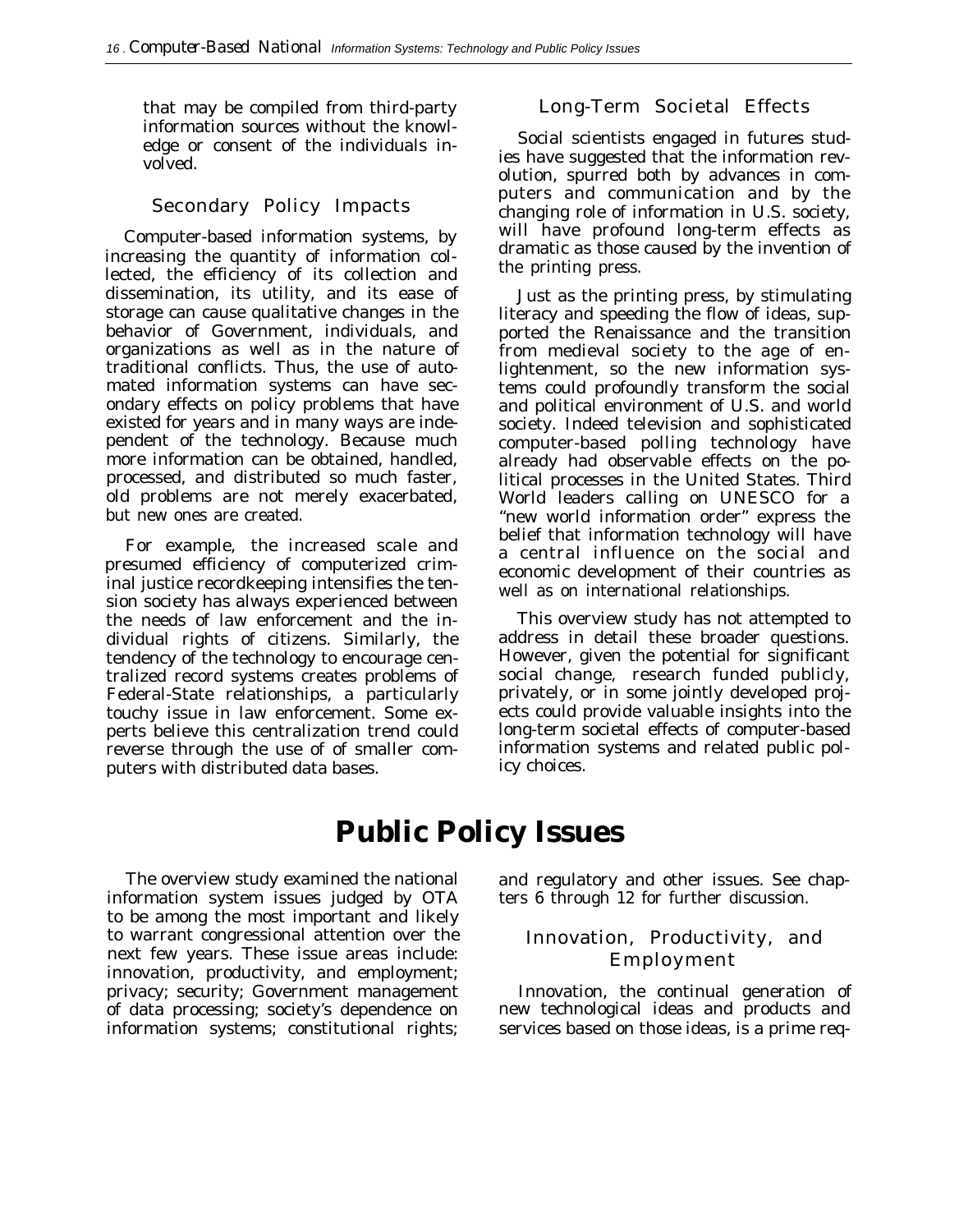uisite for a healthy industry in a high technology field like computers and information systems. Innovation in information technology improves the productivity of the information industry itself and also offers the tools for improving the productivity of many other sectors of the economy.

Based on anticipated advances in artificial intelligence, robotics, computer control, and input-output technology over the next few years, computer-based factory automation will make a substantial contribution to improving manufacturing productivity. Word processing and other forms of office automation are already improving clerical productivity and may have similar potential for managerial productivity. Intelligent cash registers and automated checkout are directly improving the productivity of retail clerks and indirectly the productivity of retail management (e.g., accounting, inventory control, procurement). The full impact is yet to be felt of these and other applications that are only now starting to be installed in the manufacturing and service sectors of the economy. However, they are likely to help restore an upward trend in the Nation's productivity.



Photo credit: IBM Corp.

The I EM scanner uses holography, a technique for creating three-dimensional images, to read data on packages

From a larger societal perspective, the increased productivity brought about by advances in computer technology may be reflected not only by greater output per employee, but perhaps also in terms of better product quality, improved work environment and job satisfaction, and longer term social benefits such as improved job safety and greater opportunities for on-the-job learning and career advancement.

Congress will be confronted by a number of issues concerned with innovation in computer technology and its effects on productivity and employment:

- *R&D support.* Innovation in computer and information technology depends on continued, aggressive R&D. Many U.S. corporations in the information industry, realizing that their success depends on continued innovation, have established their own research centers. Several Federal agencies\* support computer R&D, although the major part of development support comes from the Department of Defense and related agencies. An important issue is whether research in the applications of computer technology to problems in the private (civilian) sector—in such areas as education,\*\* health, transportation, environmental quality, and job safety—is receiving adequate Federal support, given the critical nature of computer technology to the Nation's well-being.
- $\frac{1}{2}$ *Vitality of academic computer science.* Basic research in computer science is largely carried out in universities. Because of the close connection between applied technology and basic research, the vitality of the computer industry is in part dependent on the vitality of academic computer science. However, university departments of computer sciences are experiencing problems in ob-

<sup>\*</sup>Including the National Science Foundation, National Aeronautics and Space Administration, and Department of Energy.

<sup>\*\*</sup>Information Technology and Education is the subject of another OTA assessment in progress.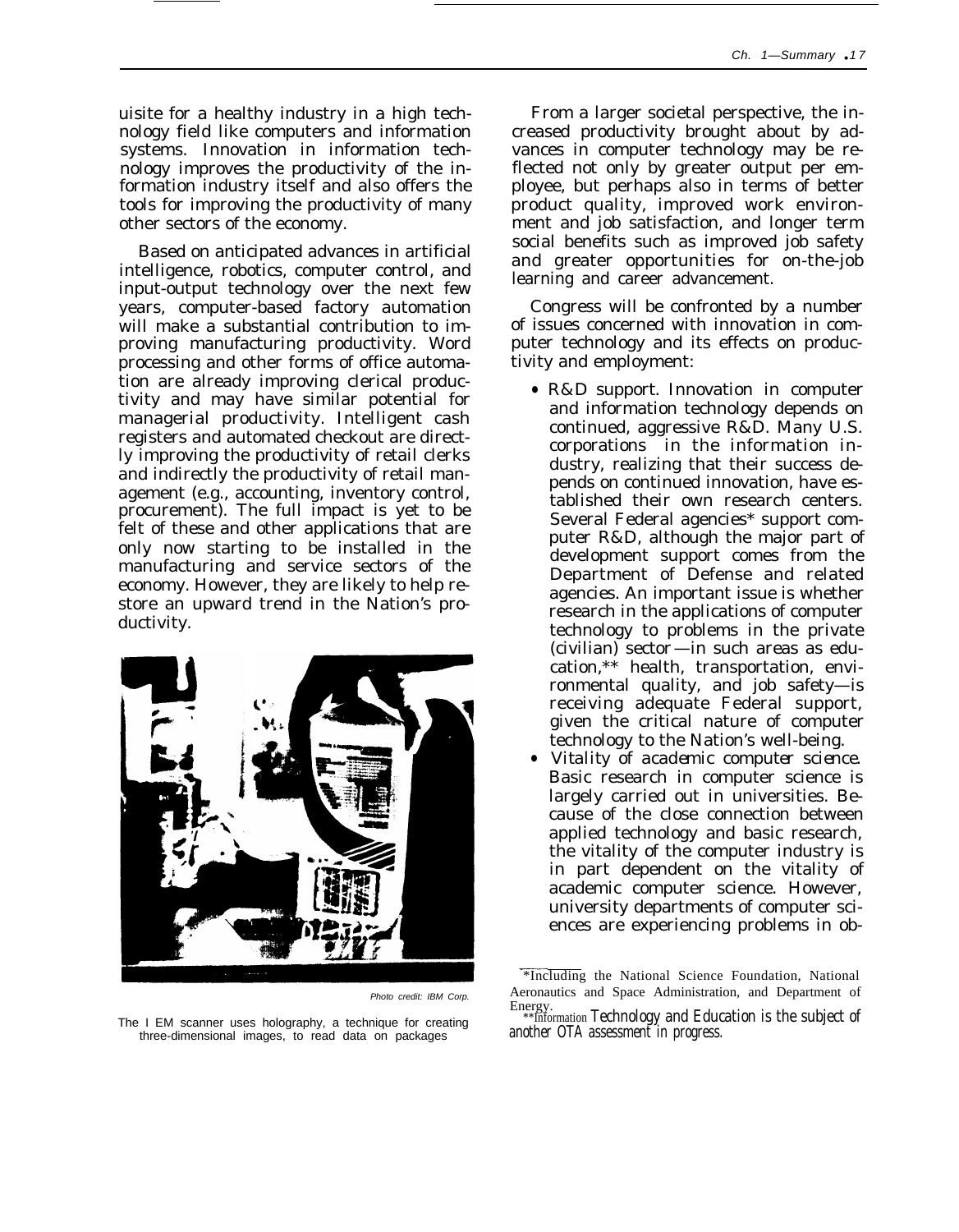taining the faculty, facilities, and funds needed to do the research and to train new experts. This situation is particularly critical in systems design and software engineering.

- *Impacts on employment.* It is still uncertain whether the productivity increases brought about by computer technology will increase or decrease the overall employment level. Structural shifts in the economy are likely to occur since any innovation which creates new products and new industries will eliminate some jobs only to create others. Even if new jobs are created or old ones redefined, not all workers will find it easy or desirable to shift. Some employees may be unwilling or unable to adapt themselves to the new technology or may be untrainable in the new procedures.
- *Support for computer impact research.* The area of employment impacts is a good example of the need for computer impact research, a new field developed over the last decade by computer and social scientists. To date, however, university groups and others have experienced difficulty in securing financial support, in part because this subject does not fit comfortably into traditional scientific research programs. Computer impact research is not pure computer science; neither is it classifiable as purely social or political science. The results of such research could supply valuable input to the kinds of public policy issues identified in this overview study.
- *International competitiveness.* Computer and communication technologies are moving ahead so rapidly that products can become obsolete within a few years. Although the United States holds a substantial positive balance of trade (and employment) in certain areas of information technology, the maintenance of this balance depends in part on continued R&D and innovation and on sup-

portive public policies. \* Because of aggressive import competition from Europe, Japan, and Canada, even domestic markets are vulnerable to any faltering in the technological lead.

#### **Privacy**

Privacy-related issues dealing with the collection, dissemination, and use of personal information are likely to remain on the congressional agenda for a number of reasons:

● *An omnibus v. a selective privacy policy.* The Federal Government has deliberately chosen up to now to react to privacy issues associated with recordkeeping on a case-by-case basis rather than through omnibus legislation, which would cover all data systems both public and private in which personal information is maintained.

With the selective approach, Congress will be considering a long series of privacy bills. To catch up with current computerized recordkeeping practices will require a substantial legislative effort. An immediate concern is to develop privacy rules for computer applications in banking, medicine, social and medical research, credit, insurance, and criminal justice. Privacy is also likely to be a major issue in the development of electronic mail.

Congress may need to consider alternative approaches to privacy policy.

● New *technologies, new problems. New* applications for computer and communication technology, such as an automated securities exchange, in-home information services, electronic publishing, and the automated office, may create new environments for privacy

<sup>\*</sup>Relevant policy instruments include taxation, antitrust, and standards, among others. U.S. industrial competitiveness in the international electronics and computer markets is the subject of another OTA assessment in progress.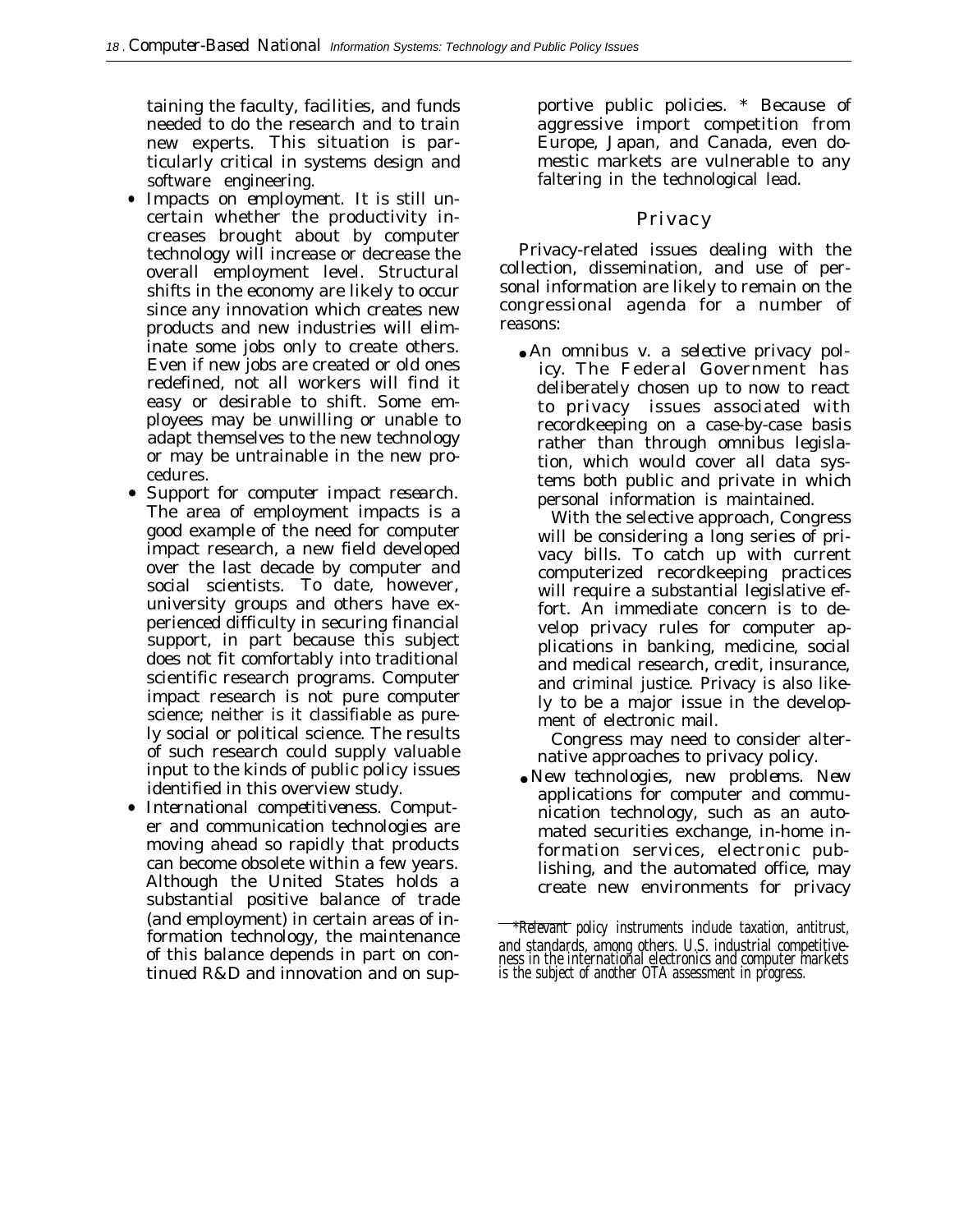policy issues to arise. As Government agencies such as the Department of Justice, IRS, or the Social Security Administration begin to use the latest generation of information technology for their recordkeeping activities, privacy problems that were not specifically addressed in previous legislation may have to be dealt with by Congress.

- *Secondary use of personal information.* A fundamental assumption underlying much of the privacy debate in the 1970's was that collecting personal information is in the nature of a transaction—the individual yields personal information in exchange for some benefit. Thus, much of the fair practice doctrine centers on the requirement that the recordkeeper abide by obligations implicit in that transaction. However, individuals will increasingly be encountering computerized systems that collect and store information about them without their knowledge or consent. Very little law exists pertaining to the ownership or disposition of such information, even when its use may be contrary to the individual's perception of his or her interests.
- *Microprocessors and surveillance.* The potential now exists for the development and marketing of a wide variety of microprocessor and computer/communication devices either specifically designed or capable of being used for the surveillance of individuals without their consent. Microprocessor-based locks can provide detailed records of the whereabouts of anyone in a building. Devices called "pen registers" provide a similar capability for monitoring telephone traffic. Abuse of this technology for illicit purposes may become a serious problem. Even seemingly legitimate applications (e.g., employer monitoring of employee phone calls to deter nonwork-related conversations)

may, if abused, raise in new forms the classic issues of civil rights versus both law enforcement and the rights of employers to monitor their employees.

#### Security

The technology for securing computer systems from theft, sabotage, natural hazards, and the like is improving steadily, and users are becoming more aware of the need to protect information. However, the increasingly complicated computer-based information systems being designed and built make secure operation more and more difficult.

Among the several difficult issues involving computer security that are likely to confront Congress, the following appear to be the most significant:

c *Protection of Federal systems.* Federal information systems control the disbursement of an enormous amount of money. The Social Security system itself disburses over \$2 billion per week. Other Federal systems contain information that could be used directly or indirectly to make profitable financial decisions, e.g., information on Federal monetary policy, on commodity markets, and on energy resource estimates. Still others contain sensitive information relating to personal privacy or national security. All would be highly attractive to theft, manipulation, or eavesdropping.

These are not the only threats to Federal computer systems that Congress will need to consider. A more subtle threat is a system's potential diversion by the bureaucracy from its intended use; for example, the use of computerized criminal histories for employment or licensing purposes. As the Government continues to automate, problems of bureaucratic accountability and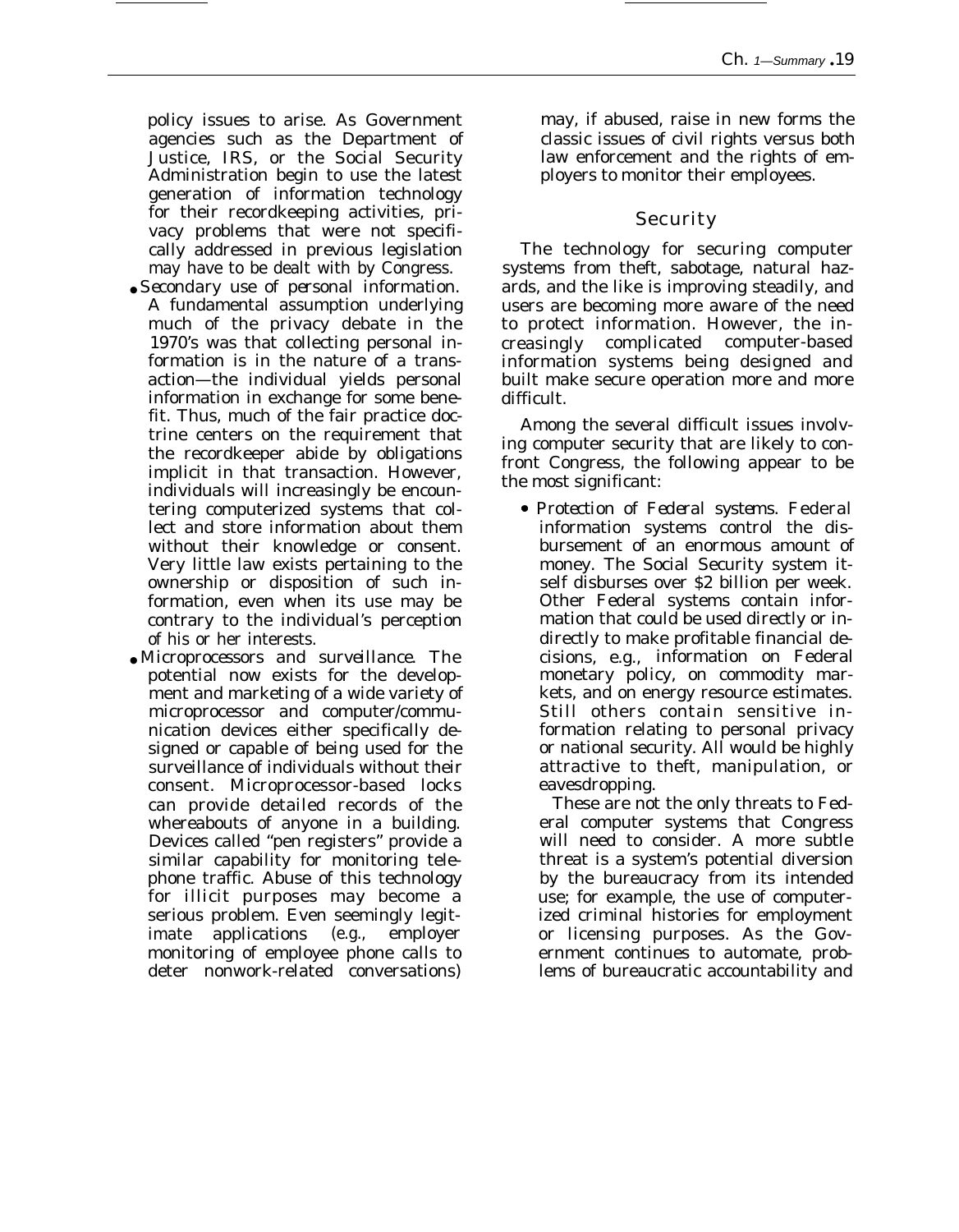the responsibility for oversight will confront Congress with the need to better understand and more closely monitor the use of large Federal information systems.

- *Protection of vital domestic information systems.* There is a Federal responsibility for certain information systems that, although privately operated, are fundamental to social well-being. The security and reliability of automated systems for nationwide bank check clearing, electronic message systems, and computer-based commodity trading, for example, would all be under the purview of Congress. The vulnerability of such systems is of governmental concern because of the harm that a major system failure could cause to the Nation's economy and to its citizens.
- *Development of data security and cryptographic capability.* The Federal Government, due to its traditional concern for the protection of military and diplomatic communications, has a high degree of expertise in the field of data security. For example, the National Bureau of Standards is developing computer security guidelines and standards for use by Federal agencies. The first standard to emerge from this effort is the Data Encryption\* Standard (DES) for protecting data communication.

While the DES is public, much of the Federal expertise is either classified or in the hands of highly sensitive organizations such as the National Security Agency. The appropriate role of the Federal Government has not been defined in transferring this knowledge, supporting computer security research in both the public and private sectors, setting standards for non-Federal systems, and certifying security technology.

The lack of such policy definition is visible in the current debate over Government control of cryptographic technology. In this debate, the needs of the private sector for increased communication security, and hence for the existence of a civilian commercial cryptographic capability, are set against the perceptions of the defense community that such development threatens national security concerns by putting sensitive information in the public domain. A related issue is the desire in the academic community for the freedom to conduct research on the mathematics underlying cryptography.

#### Government Management of Data Processing

In the early days of computing, the Federal Government as a user was a principal stimulus to the development of the field. Although a few instances of Federal expertise at the leading edge of computer applications remain, the Federal Government is rapidly falling behind the private sector in its use and management of up-to-date computer and information technology. Such a lag would penalize Government operations in two ways:

1. potentially lost opportunities to use the newest technology to improve the efficiency and effectiveness of Government programs; and

2. increased cost and decreased reliability resulting from operating systems that are becoming obsolete, from archaic management procedures, and from burdensome procurement restrictions.

Cheaper computing hardware, the emergence of data communication-based systems, and new software techniques are changing the way computers are used in industry. The next 10 years will see significant movement in the private sector toward automating the flow of information in offices, toward experimenting with new management structures based on high-volume data communication, and toward automating decision support systems for use by higher management. To the extent that these applications fulfill their promise of

<sup>\*</sup>Encryption is the coding of a message so that it is only understandable to a receiver who knows the secret decoding procedure and/or key.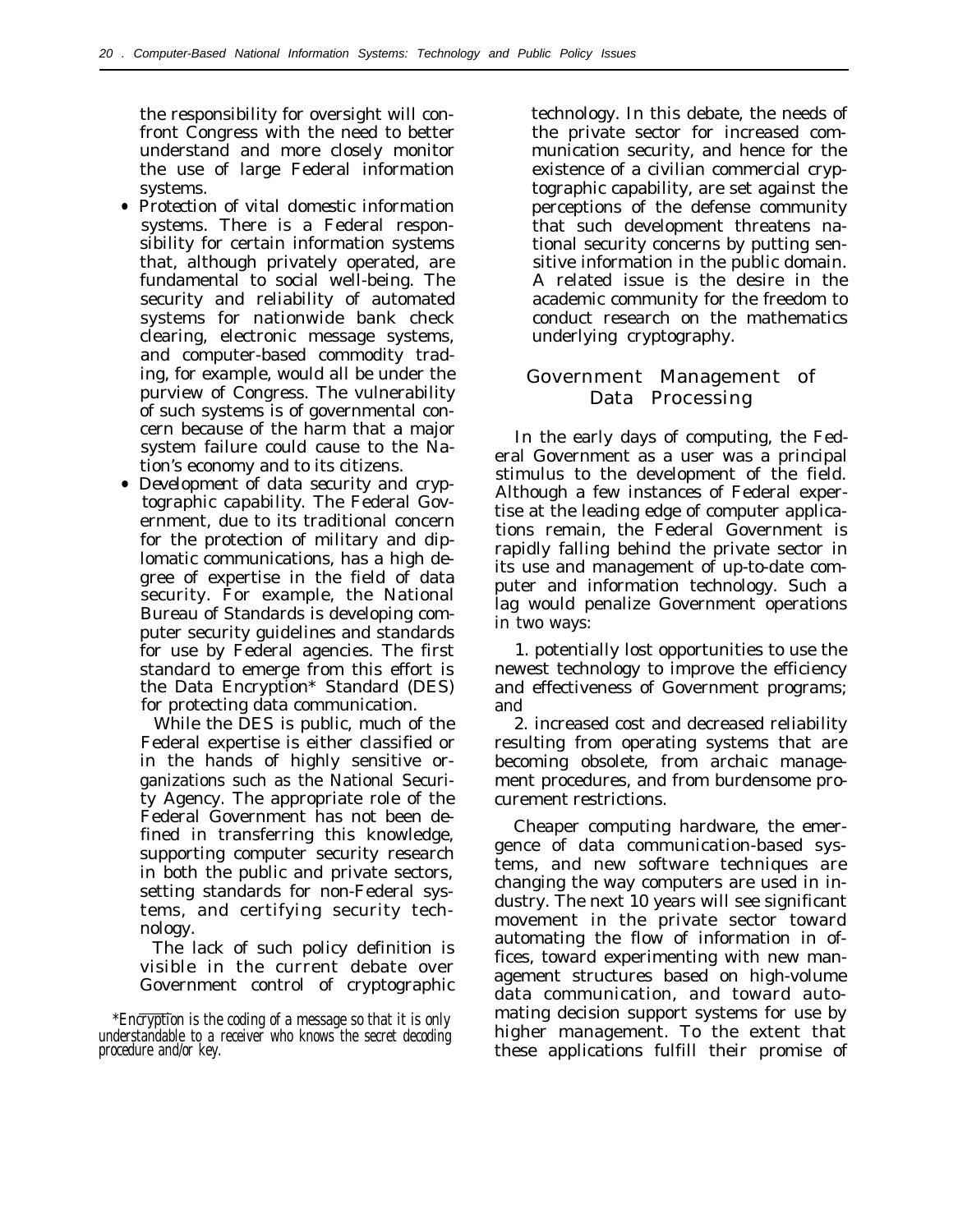improvement in both the quality and productivity of management, the Federal Government would be remiss in not making use of them where appropriate.

The most recent legislative action to address this problem is Public Law 96-511, known as the Paperwork Reduction Act of 1980, which establishes central oversight in the Office of Management and Budget of the information policies and practices of the executive branch. Perhaps most important, this Act emphasizes the basic need for restructuring the way information resources and supporting technologies are managed in the Government. This represents a new and as yet untested approach by giving management of information resources similar importance to that traditionally assigned to managing financial and personnel resources.

Many other issues and questions also need attention from this broader perspective. For example:

- *Automated bureaucracy.* There is a need to better understand the effects of large-scale information systems on the internal organization and management of Government agencies and on Federal decisionmaking. What effects do these systems have on the location of responsibility, the quality of the decisions, the nature of due process for clients affected by those decisions, and the accountability of the bureaucracy to higher-leve policymakers in the executive branch and to Congress itself?
- *Social values and goals*. The process by which appropriate social values and goals are reflected in Federal information systems design needs clarification. Major new systems will need to be evaluated for their effects on privacy, security, constitutional rights, and many other issues that are not normally the concern of the designer or operator of an information system.

Three fundamental approaches are available to deal with social value questions:

1. Congress could assess the potential social impacts of each new system design that is proposed on a case-bycase basis.

- 2. Congress could codify a social impact policy concerning all Federal information processing systems. An appropriate agency could be designated as responsible for seeing that all new system designs are evaluated in relation to that policy.
- 3. Congress could continue to examine agency proposals system by system, but would base its evaluation on a social impact framework encompassing a set of principles for the design and operation of Federal information systems.

Whatever the approach, it will be necessary for Congress to balance the need to speed up design and procurement of Federal systems, against the requirements that tax money be spent as effectively and as equitably as possible and the necessity to consider carefully the societal impacts of these systems. !

#### Society's Dependence on Information Systems

The nature of risk is being changed by much of the new high technology on which modern society depends—jumbo commercial airlines, nuclear powerplants, oil supertankers, or large computer-based information systems. In general, because new technologies can be designed to operate more reliably than the ones replaced, the risk that any particular mechanism may fail has been reduced. However, should an accidental or deliberate disruption occur, its cost can be much larger, even catastrophic. Furthermore, when society becomes highly dependent on the reliable functioning of a single integrated technological system or small collection of such systems, the possibility of a "domino-like" collapse of several of the individual connected units could also be disastrous.

This evolution to dependency can be seen already in the reliance of safe public air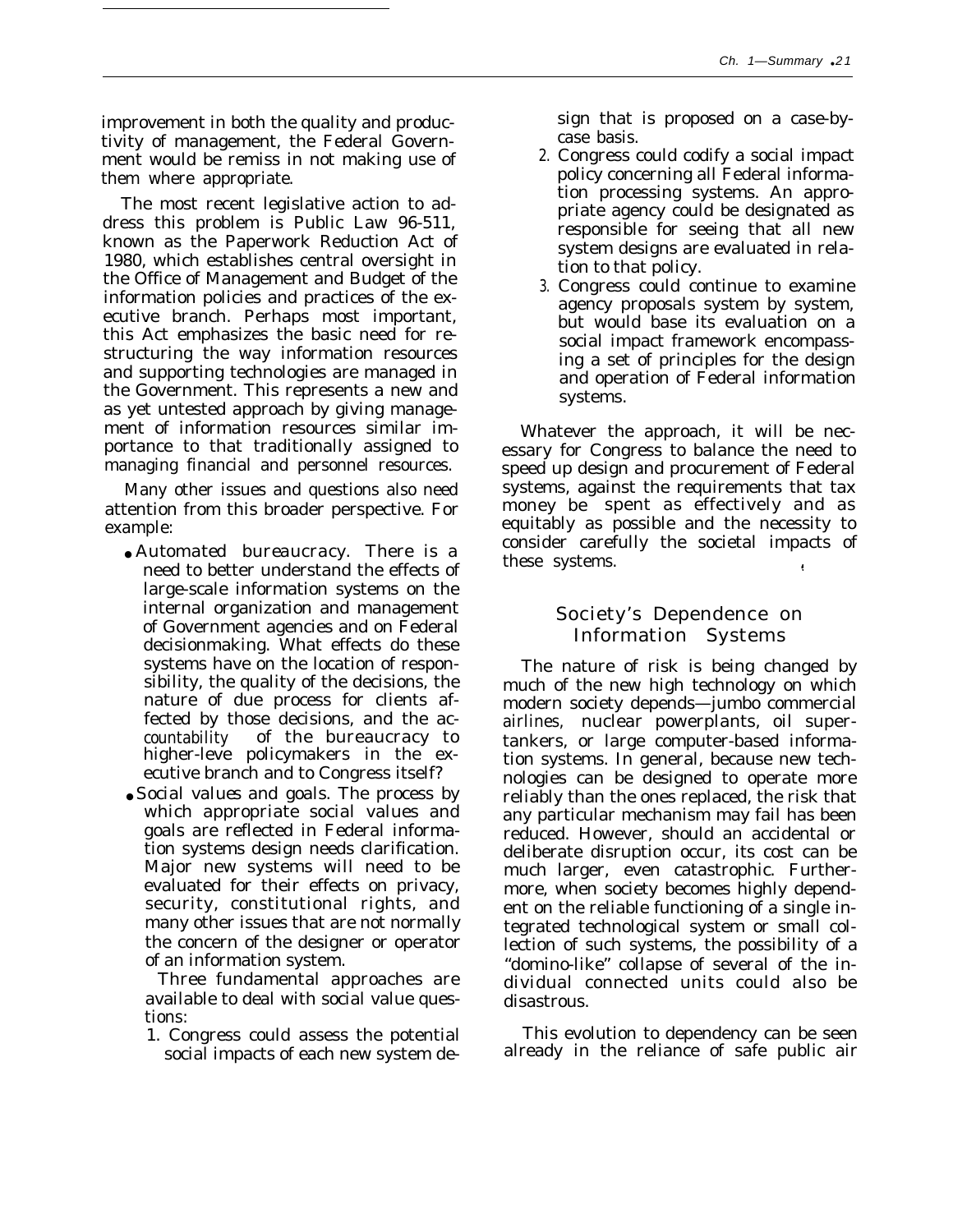transport on the continuous operation of the computerized air traffic control system. \* In the commercial sector, large stores and banks rely on the smooth uninterrupted operation of their computer systems.

Thus, as society moves toward electronic funds transfer systems, widely available electronic mail service, and other large extensively used information systems, the following factors warrant consideration:

- The ways in which public policy can help to allocate and balance the risks society may encounter from national information systems against the benefits it may receive, under conditions where failure rates appear to be low but potential losses may be high should a failure occur.
- The ability of society to retain the option to end its dependence on a particular information system if it has unanticipated undesirable effects; in other words, to avoid the possibility of becoming "locked in" to the use of certain information systems once they are installed.
- The capability of providing alternatives to persons or institutions choosing not to accept perceived risks in a new information system.
- The ways in which technology can be utilized-to reduce the risks, for example by introducing additional system redundancy (alternative paths between points in the system, distributed data bases, backup computers). The risks inherent in U.S. dependence on a nationwide, interconnected telephone system (which itself is rapidly being computerized) are minimized by the large number of circuit switching centers and parallel trunklines.

Large complex information systems contain millions of logical connections and are controlled by programs that themselves can be composed of millions of instructions. Consequently, it is difficult to calculate their

reliability and to predict the failure rate of any particular part of the system, as well as the effect of a failure on the operation of the entire system. New research in risk analysis is needed to address the problem of estimating risks under these conditions.

#### Constitutional Rights

Little legal precedent exists, in many cases, for applying constitutional law to the issues raised by computer-based information systems. This overview study identified several areas of constitutional rights that may be affected by information systems, as illustrated below:

The *first amendment* guarantees freedom of religion, speech, the press, peaceable assembly, and the right to petition for redress of grievances.

- A principal first amendment issue facing the Government may be how to encourage the maximum freedom of expression–fostering the "marketplace of ideas' '—in new electronic media that have been tightly regulated in more traditional forms. For example, the scarcity of frequency spectrum and channel capacity that provided a basis for regulation of broadcast television may not apply to new versions of TV such as cable, direct-to-home satellite, and videotext.
- Another first amendment issue may be generated by extensive data collection and possibly surveillance by Government and private organizations that could, in fact, suppress or "chill" freedoms of speech, assembly, and even religion by the implicit threats contained in such collection or surveillance. These threats might be directed as much at the "listener" as the "speaker." Clearly, automated information delivery systems possess a much greater capability for recording, **stor**ing, and analyzing in detail the flow of information from all sources into homes and offices, than do manual svstems

<sup>\*</sup>The airport and air traffic control system is the subject of another OTA assessment.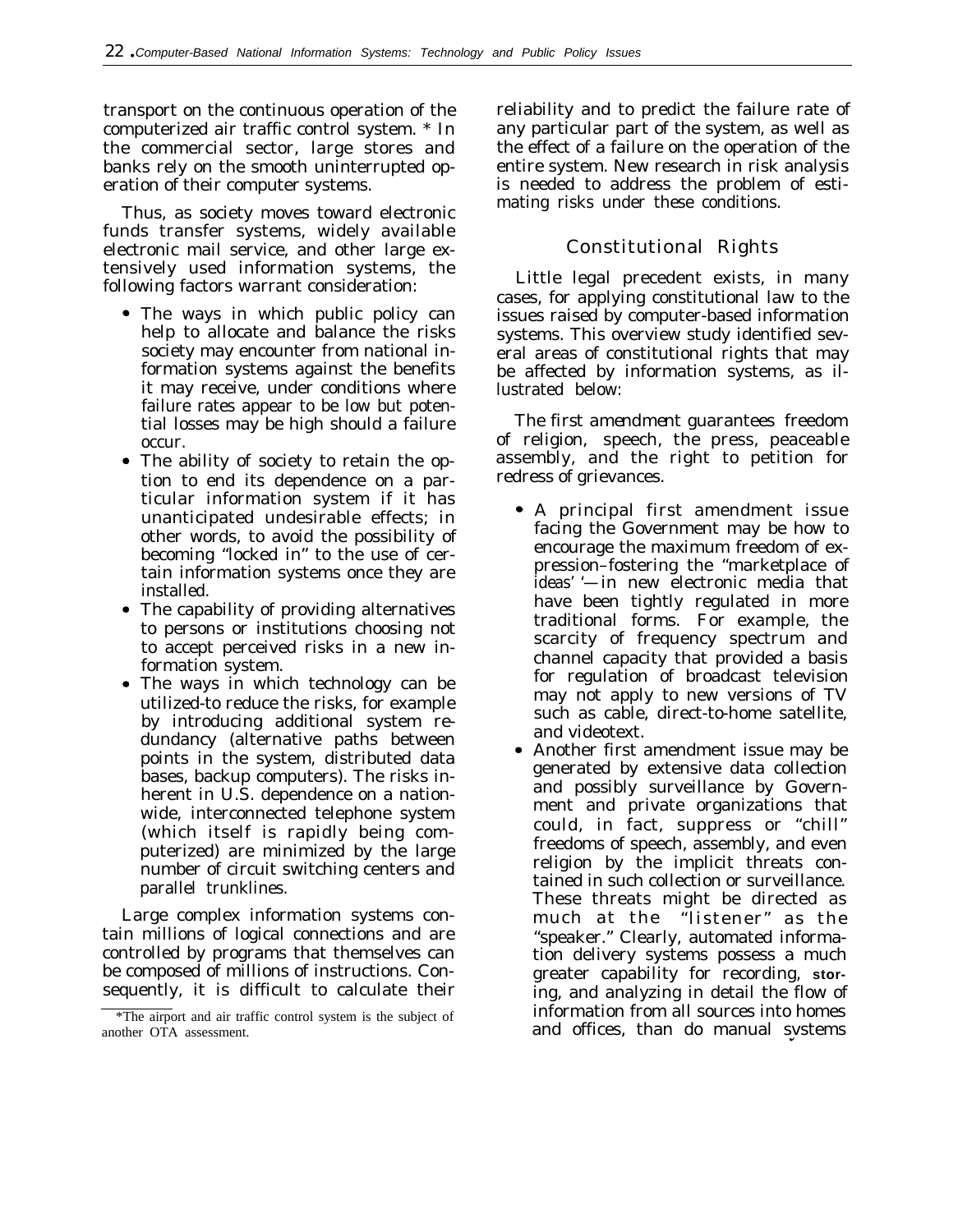such as bookstores, newspapers, and the like.

The *fourth amendment* protects the persons, houses, papers, and effects of individuals against unreasonable searches and seizures by the Federal Government.

- Fourth amendment issues may develop from:
	- —the use of personal and statistical data contained in automated information systems as a justification for search and seizure;
	- —the search and seizure of information per se as personal property, particularly in electronic form; and
	- —the use of automated information systems as a tool for search and seizure operations.

An electronic mail cover illustrates the latter type of fourth amendment issue. A nonelectronic mail cover requires approval by the Postal Inspection Service but not a search warrant because only the outside of an envelope is examined. In an electronic mail system, however, no distinction may exist between the "outside" (or address) and the "inside" (or contents) of a message. Therefore, it maybe difficult to distinguish a mail cover from a wiretap, which would require a warrant issued by a court upon probable cause, unless some form of coding was used to "seal" an electronic message as an envelope seals a physical one.

The *fifth amendment* guarantees that a person may not be compelled to be a witness against himself or be deprived of life, liberty, or property without due process of law.

- A fifth amendment issue could arise from the use of personal or corporate computer data that have been collected by the Government for one purpose as evidentiary material in unrelated criminal or regulatory cases.
- Another fifth amendment issue could develop from the delivery of Government services by computer-based information systems. For example, very large systems that "mass produce" de-

cisions in such areas as health benefits, student loans, or tax returns may have subtle biases "built in" to the program or code of the computer. These systems may react quickly to what the computer recognizes as "normal" applications, but reject "unusual" claims. If, as a consequence, citizens are subjected to an unacceptable amount of hassle, delay and/or error, the program or code used by the computer to define "normal" or the entire information system may become subject to due process challenge.

The *sixth amendment* guarantees, among other things, the right of a speedy and public trial by an impartial jury.

● A sixth amendment issue may be raised by the growing use of computerized dossiers of potential jurors along with computer models for predicting juror behavior. At this time, computer-based jury selection is very expensive and its value is controversial. However, future computer technology and social scientific techniques may make this application cheap and improve its effectiveness. If so, the entire concept of an "impartial" jury may be challenged.

The *14th amendment* guarantees that a State cannot deprive any person of life, liberty, or property without due process of law nor deny any person within its jurisdiction the equal protection of the laws.

• Fifth and 14th amendment issues may develop from a similar application of computer-based social science and statistical models to predicting criminal behavior and to aid in such tasks as approving credit, determining insurability, or hiring and promoting employees. Essentially, individuals may be denied rights, privileges, and benefits based, not on past performance, but on a prediction of future tendencies. For example, society cannot imprison a person that a computer model predicts may someday rob a bank. But should that knowledge be "probable cause" to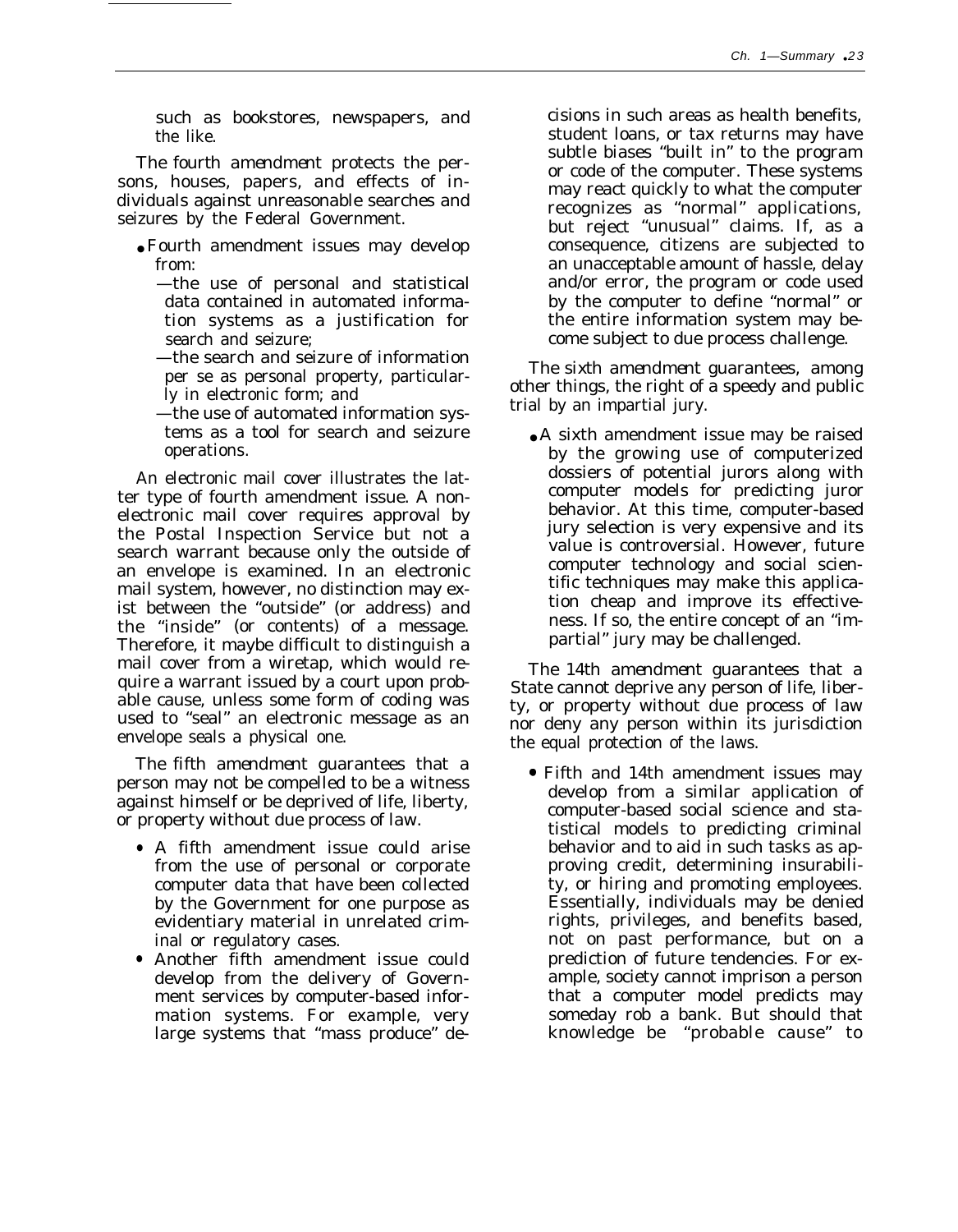monitor such a person closely or deny employment?

#### Regulatory Boundaries

As computer-based information systems evolve, they challenge traditional concepts of boundaries—physical or social—that are reflected in the law and regulatory policy. The integration of computer and communication technologies creates systems that cross boundaries between nations, States, and organizations. The issue of transborder data flow discussed in chapter 12 exemplifies the kinds of international problems created. Others include the following:

- *Interstate conflict of laws:* When States have conflicting laws involving information or information processing, for example, property laws that cover computer data bases, an integrated data system that exists in a number of different States can raise difficult questions of legal jurisdiction.
- *Federalism:* Linking Federal data systems with State and local systems complicates problems even further. Issues of federalism could arise with systems containing data on criminal history, taxation, welfare, education, medical care, and drug abuse, among others.
- *Antitrust:* Policy issues may arise with respect to whether large integrated data systems using shared facilities create monopolistic barriers to new entrants or are mechanisms for control of the market, or whether they encourage competition by reducing the cost of access for smaller firms.

Information technology is changing form so fast that it is tending to outstrip the working definitions of devices and services that serve as the basis for law and regulation. These definitional problems relate both to the technology itself, and to the products and services that depend on it.

● *Computers or communication:* The best known example is the continuing **at**tempt by the Federal Communications Commission to establish what services and what technologies are already ''communications, thus regulated, and what are "computer' services and technologies, thus not regulatable. Their second inquiry on these questions, which began in 1976, only recently resulted in an opinion that is now under court challenge. Even if the definition is accepted, there is no reason to believe that the problem has been permanently resolved.

- *Branch banking:* Many States have laws that either prohibit or tightly regulate branch banks. An issue that has been widely debated is whether the automated extensions of banking (e.g., automatic teller machines or pay-byphone services) constitute "branches" in the usual meaning of the law.
- *The status of electronic mail:* Electronic data transmission has opened a major policy question about the definition of mail. As with the computer/communication issue above, this definition is significant because it places a class of services under one or another set of regulations. Unlike many other countries that have combined postal and telecommunication services under one national agency, the United States has pursued completely different approaches to regulating each service category. Electronic mail, in its various forms, provides a new service with features of both manual delivery and telecommunication, and may pose new and difficult regulatory questions.

#### Other Issues

Four other issue areas were identified as important although not analyzed in great detail:

1. *Computer crime:* Crime directed against computer-based information systems or in which these systems are used as tools for criminal activity.